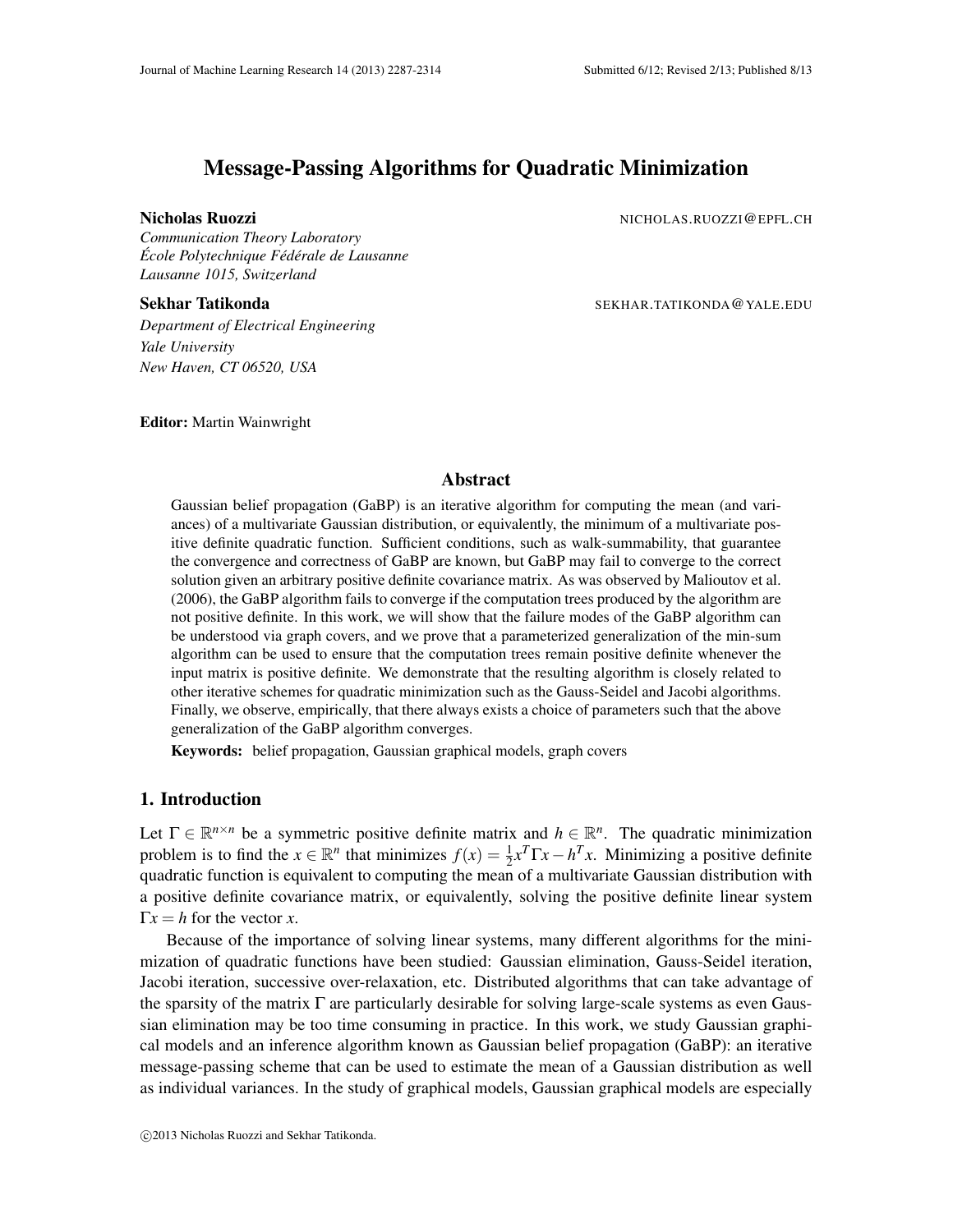important because they represent one of the few continuous distributions for which exact message updates can be efficiently computed and more complicated distributions are often approximated by Gaussian distributions in practice.

In previous work, several authors have provided sufficient conditions for the convergence of GaBP. Weiss and Freeman (2001b) demonstrated that GaBP converges in the case that the covariance matrix is diagonally dominant. Malioutov et al. (2006) proved that the GaBP algorithm converges when the covariance matrix is walk-summable. Moallemi and Van Roy (2009, 2010) showed that scaled diagonal dominance was a sufficient condition for convergence and also characterized the rate of convergence via a computation tree analysis. The latter two sufficient conditions, walksummability and scaled diagonal dominance, are known to be equivalent (Malioutov, 2008; Ruozzi et al., 2009).

While the above conditions are sufficient for the convergence of the GaBP algorithm they are not necessary: there are examples of positive definite matrices that are not walk-summable for which the GaBP algorithm still converges to the correct solution (Malioutov et al., 2006). A critical component of these examples is that the computation trees remain positive definite throughout the algorithm. Such behavior is guaranteed if the original matrix is scaled diagonally dominant, but arbitrary positive definite matrices can produce computation trees that are not positive definite (Malioutov et al., 2006). If this occurs, the standard GaBP algorithm fails to produce the correct solution. The purpose of this work is to understand why GaBP fails and to design iterative messagepassing algorithms with improved convergence guarantees outside of the walk-summable case.

Related work studies the effect of preconditioning: the covariance matrix is preconditioned in order to force it to be scaled diagonally dominant and then the GaBP algorithm is applied to solve the preconditioned problem. Diagonal loading was proposed as one such useful preconditioner (Johnson et al., 2009). The key insight of diagonal loading is that scaled diagonal dominance can be achieved by sufficiently weighting the diagonal elements of the inverse covariance matrix. The diagonally loaded matrix can then be used as an input to a GaBP subroutine. The solution produced by GaBP is then used in a feedback loop to produce a new matrix, and the process is repeated until a desired level of accuracy is achieved. The performance is determined, in part, by the amount of diagonal loading needed to make the matrix scaled diagonally dominant. However, choosing the appropriate amount of diagonal loading that achieves the fastest rate of convergence remains an open question. As the approach in this work is to study reweighted versions of GaBP, our techniques can also be applied as part of this algorithmic scheme (or by themselves), and we provide experimental evidence that this technique results in performance gains over GaBP, allowing for less diagonal loading.

The GaBP algorithm can be seen as a special case of a standard message-passing algorithm known as the min-sum algorithm. Other recent work has studied provably convergent variants of the min-sum algorithm. The result has been the development of many different "convergent and correct" message-passing algorithms: MPLP (Globerson and Jaakkola, 2007), max-sum diffusion (Werner, 2007), norm-product belief propagation (Hazan and Shashua, 2010), and tree-reweighted belief propagation (Wainwright et al., 2005). Each of these algorithms can be viewed as a coordinate ascent/descent scheme for an appropriate lower/upper bound. Sontag and Jaakkola (2009) and Meltzer et al. (2009) provide a general overview of these techniques and their relationship to bound maximization. These algorithms guarantee convergence under an appropriate messagepassing schedule, and they also guarantee correctness if a unique assignment can be extracted upon convergence. Such algorithms are plausible candidates in the search for convergent iterative algo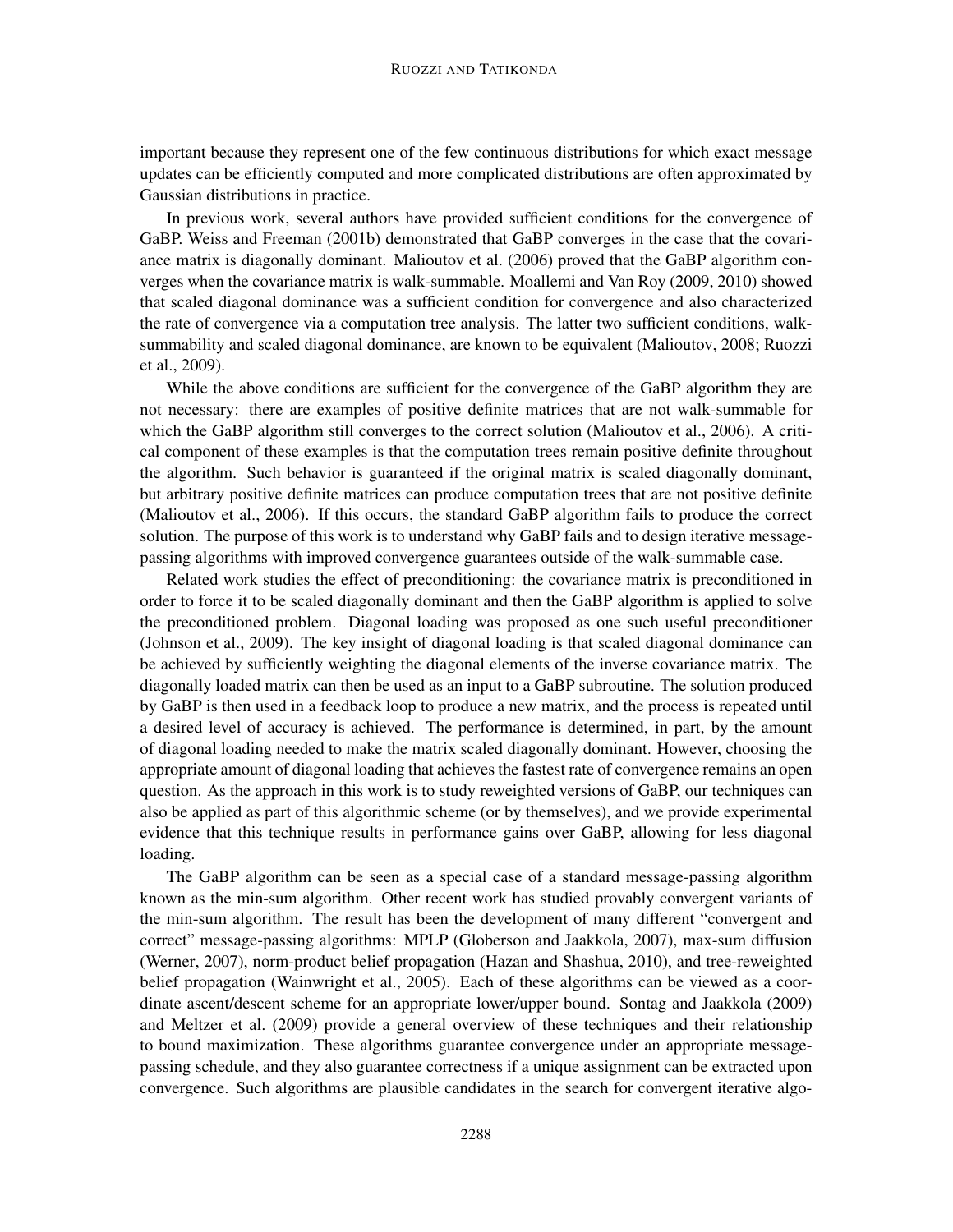rithms for the quadratic minimization problem, but as we show using the theory of graph covers, iterative schemes based on dual optimization techniques that guarantee the correctness of locally decodable beliefs cannot converge to the correct minimizing assignment outside of walk-summable models.

In this work, we investigate the behavior of reweighted message-passing algorithms for the quadratic minimization problem. The motivation for this study comes from the observation that belief propagation style algorithms typically do not explore all nodes in the factor graph with the same frequency (Frey et al., 2001). In many application areas, such uneven counting is undesirable and typically results in incorrect answers, but if we can use reweighting to overestimate the diagonal entries of the computation tree relative to the off diagonal entries, then we may be able to force the computation trees to be positive definite at each iteration of the algorithm. Although similar in spirit to diagonal loading, our approach obviates the need for preconditioning. We will show that there exists a choice of parameters for the reweighted algorithms that guarantees monotone convergence of the variance estimates on all positive definite models, even those for which the GaBP algorithm fails to converge. We empirically observe that there exists a choice of parameters that also guarantees the convergence of the mean estimates. In addition, we show that our graph cover analysis extends to other iterative algorithms for the quadratic minimization problem and that similar ideas can be used to reason about the min-sum algorithm for general convex minimization.

The outline of this paper is as follows. In Section 2 we review the min-sum algorithm, its reweighted generalizations, and the quadratic minimization problem. In Section 3 we discuss the relationship between pairwise message-passing algorithms and graph covers, and we show how to use graphs covers to characterize walk-summability. In Section 4, we examine the convergence of the means and the variances under the reweighted algorithm for the quadratic minimization problem, we explore the relationship between the reweighted algorithm and the Gauss-Seidel and Jacobi methods, and we compare the performance of the reweighted algorithm to the standard min-sum algorithm. Finally, in Section 5, we summarize the results and discuss extensions of this work to general convex functions as well as open problems. Detailed proofs of the two main theorems can be found in Appendices A and B.

# 2. Preliminaries

In this section, we review the min-sum algorithm and a reweighted variant over pairwise factor graphs. Of particular importance for later proofs will be the computation trees generated by each of these algorithms. We also review the quadratic minimization problem, and explain the closed-form message updates for this problem.

### 2.1 The Min-Sum Algorithm

The min-sum algorithm attempts to compute the minimizing assignment of an objective function  $f: \prod_i X_i \to \mathbb{R}$  that, given a graph  $G = (V, E)$ , can be factorized as a sum of self-potentials and edge potentials as follows.

$$
f(x_1,...,x_n) = \sum_{i \in V} \phi_i(x_i) + \sum_{(i,j) \in E} \psi_{ij}(x_i,x_j)
$$

We assume that this minimization problem is well-defined: *f* is bounded from below and there exists an  $x \in \prod_i X_i$  that minimizes *f*.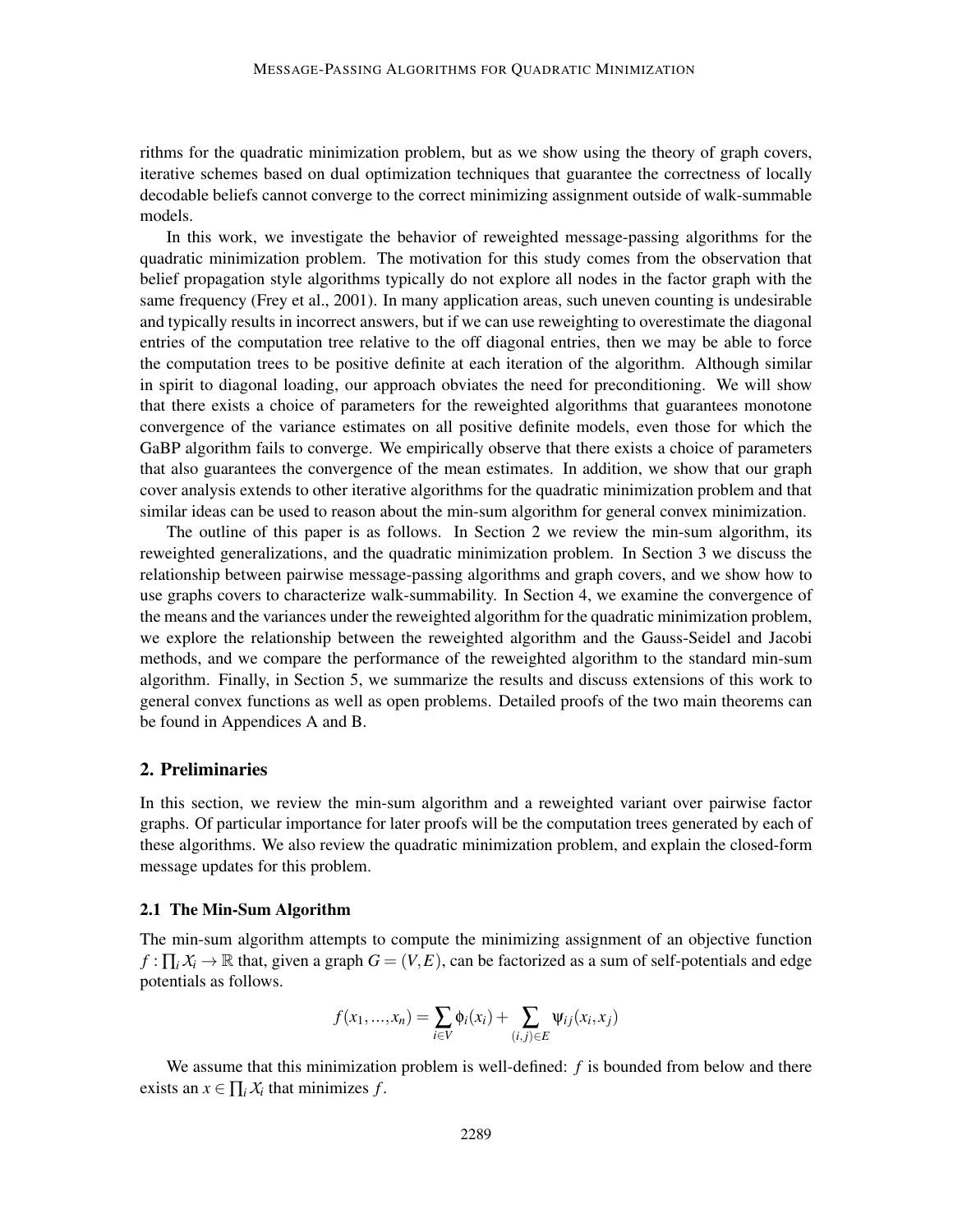

Figure 1: The factor graph corresponding to  $f(x_1, x_2, x_3) = \phi_1 + \phi_2 + \phi_3 + \psi_{12} + \psi_{23} + \psi_{13}$  and the graph *G*. The functions  $\phi_1, \phi_2$ , and  $\phi_3$  each depend on only one variable, and are typically omitted from the factor graph representation for clarity.

To each factorization, we associate a bipartite graph known as the factor graph. In general, the factor graph consists of a node for each of the variables  $x_1, \ldots, x_n$ , a node for each of the  $\psi_{ij}$ , and for all  $(i, j) \in E$ , an edge joining the node corresponding to  $x_i$  to the node corresponding to  $\psi_{ij}$ . Because the  $\psi_{ij}$  each depend on exactly two factors, we often omit the factor nodes from the factor graph construction and replace them with a single edge. This reduces the factor graph to the graph *G*. See Figure 1 for an example of this construction.

We can write the min-sum algorithm as a local message-passing algorithm over the graph *G*. During the execution of the min-sum algorithm, messages are passed back and forth between adjacent nodes of the graph. On the *t th* iteration of the algorithm, messages are passed along each edge of the factor graph as

$$
m_{i\to j}^t(x_j) = \kappa + \min_{x_i} \left[ \psi_{ij}(x_i, x_j) + \phi_i(x_i) + \sum_{k \in \partial i \setminus j} m_{k\to i}^{t-1}(x_i) \right],
$$

where ∂*i* denotes the set of neighbors of the node *i* in *G* and ∂ *j* \ *i* is abusive notation for the set-theoretic difference  $\partial j \setminus \{i\}$ . When the factor graph is a tree, these updates are guaranteed to converge, but understanding when these updates converge to the correct solution for an arbitrary graph is a central question underlying the study of the min-sum algorithm.

Each message update has an arbitrary normalization factor  $\kappa$ . Because  $\kappa$  is not a function of any of the variables, it only affects the value of the minimum and not where the minimum is located. As such, we are free to choose it however we like for each message and each time step. In practice, these constants are used to avoid numerical issues that may arise during the execution of the algorithm.

We will think of the messages as a vector of functions indexed by the edge over which the message is passed. Any vector of real-valued messages is a valid choice for the vector of initial messages  $m^0$ , and the choice of initial messages can greatly affect the behavior of the algorithm. A typical assumption, that we will use in this work, is that the initial messages are chosen such that  $m_{i\rightarrow j}^0 \equiv 0$  for all *i* and *j*.

Given any vector of messages,  $m<sup>t</sup>$ , we can construct a set of beliefs that are intended to approximate the min-marginals of *f* as

$$
\tau_i^t(x_i) = \kappa + \phi_i(x_i) + \sum_{j \in \partial i} m_{j \to i}^t(x_i),
$$
  

$$
\tau_{ij}^t(x_i, x_j) = \kappa + \psi_{ij}(x_i, x_j) + \tau_j^t(x_j) - m_{i \to j}^t(x_j) + \tau_i^t(x_i) - m_{j \to i}^t(x_i).
$$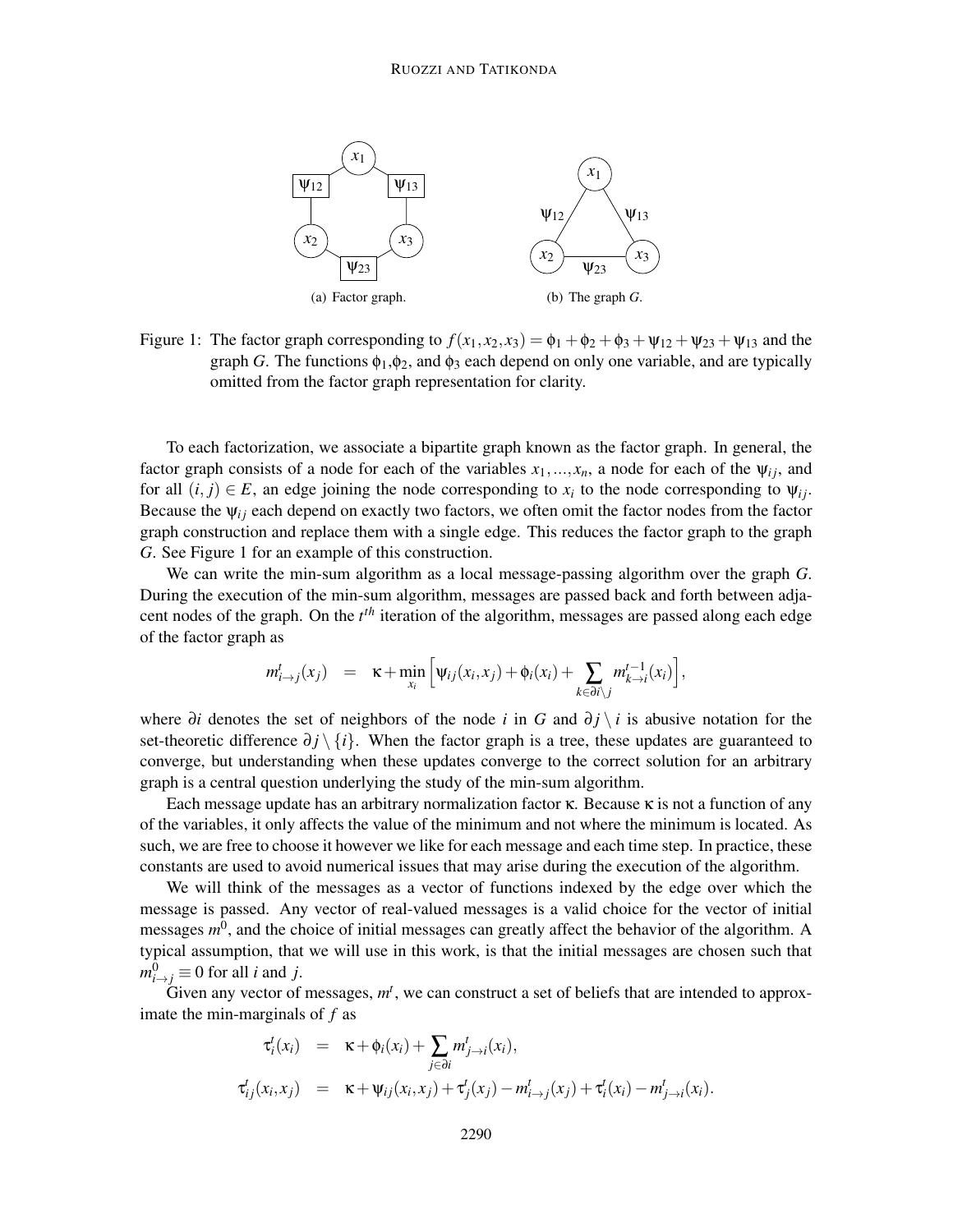Additionally, we can approximate the optimal assignment by computing an estimate of the argmin,

$$
x_i^t \in \arg\min_{x_i} \tau_i^t(x_i).
$$

If the beliefs are equal to the true min-marginals of  $f$  (i.e.,  $\tau_i^t(x_i) = \min_{x^t : x_i^t = x_i} f(x^t)$ ), then for any  $y_i \in \arg\min_{x_i} \tau_i^t(x_i)$  there exists a vector  $x^*$  such that  $x_i^* = y_i$  and  $x^*$  minimizes the function *f*. If  $|\arg\min_{x_i} \tau_i^t(x_i)| = 1$  for all *i*, then we can take  $x^* = y$ , but, if the objective function has more than one optimal solution, then we may not be able to construct such an  $x^*$  so easily.

**Definition 1** A vector,  $\tau = (\{\tau_i\}, \{\tau_{ij}\})$ , of beliefs is **locally decodable** to  $x^*$  if  $\tau_i(x_i^*) < \tau_i(x_i)$  for all *i*,  $x_i \neq x_i^*$ . Equivalently, for each  $i \in V$ ,  $\tau_i$  is uniquely minimized at  $x_i^*$ .

If the algorithm converges to a vector of beliefs that are locally decodable to  $x^*$ , then we hope that the vector  $x^*$  is a global minimum of the objective function. This is indeed the case when the factor graph contains no cycles (Wainwright et al., 2004) but need not be the case for arbitrary graphical models.

#### 2.1.1 COMPUTATION TREES

An important tool in the analysis of the min-sum algorithm is the notion of a computation tree. Intuitively, the computation tree is an unrolled version of the original graph that captures the evolution of the messages passed by the min-sum algorithm needed to compute the belief at time *t* at a particular node of the factor graph. Computation trees describe the evolution of the beliefs over time, which, in some cases, can help us prove correctness and/or convergence of the message-passing updates. For example, the convergence of the min-sum algorithm on graphs containing a single cycle can be demonstrated by analyzing the computation trees produced by the min-sum algorithm at each time step (Weiss, 2000).

The depth *t* computation tree rooted at node *i* contains all of the length *t* non-backtracking walks in the factor graph starting at node *i*. A walk is non-backtracking if it does not go back and forth successively between two vertices. For any node  $\nu$  in the factor graph, the computation tree at time *t* rooted at *i*, denoted by  $T_i(t)$ , is defined recursively as follows.  $T_i(0)$  is just the node *i*, the root of the tree. The tree  $T_i(t)$  at time  $t > 0$  is generated from  $T_i(t-1)$  by adding to each leaf of  $T_i(t-1)$ a copy of each of its neighbors in *G* (and the corresponding edge), except for the neighbor that is already present in  $T_i(t-1)$ . Each node of  $T_i(t)$  is a copy of a node in *G*, and the potentials on the nodes in  $T_i(t)$ , which operate on a subset of the variables in  $T_i(t)$ , are copies of the potentials of the corresponding nodes in *G*. The construction of a computation tree for the graph in Figure 1 is pictured in Figure 2. Note that each variable node in  $T_i(t)$  represents a distinct copy of some variable *xj* in the original graph.

Given any initialization of the messages,  $T_i(t)$  captures the information available to node *i* at time *t*. At time  $t = 0$ , node *i* has received only the initial messages from its neighbors, so  $T_i(0)$ consists only of *i*. At time  $t = 1$ , *i* receives the round one messages from all of its neighbors, so *i*'s neighbors are added to the tree. These round one messages depend only on the initial messages, so the tree terminates at this point. By construction, we have the following lemma.

Lemma 2 *The belief at node i produced by the min-sum algorithm at time t corresponds to the exact min-marginal at the root of*  $T_i(t)$  *whose boundary messages are given by the initial messages.*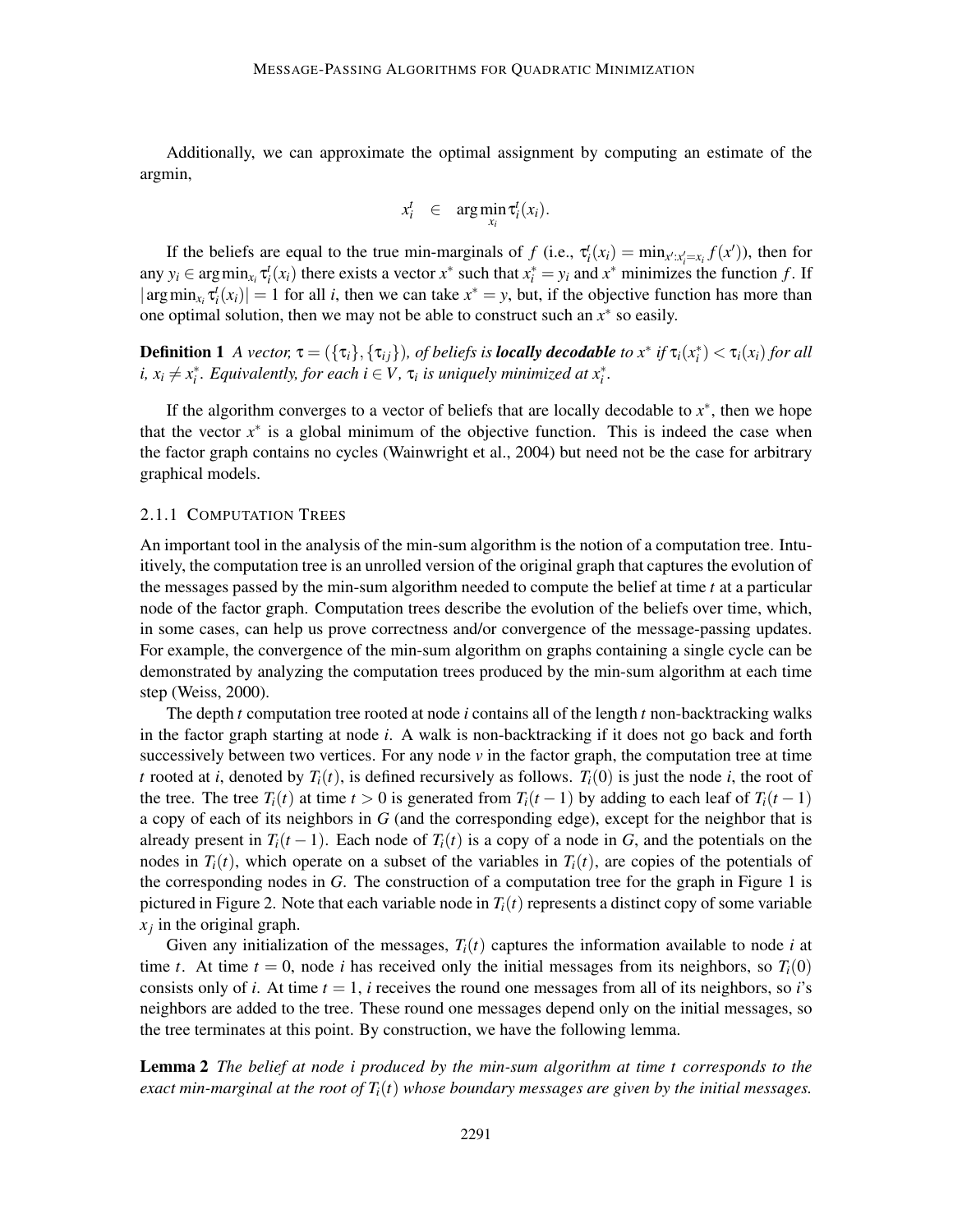

Figure 2: The computation tree at time  $t = 2$  rooted at the variable node  $x_1$  of the graph in Figure 1. The self-potentials corresponding to each variable node are given by the subscript of the variable.

Proof Tatikonda and Jordan (2002) and Weiss and Freeman (2001a) both provide a proof of this lemma.

Computation trees provide a dynamic view of the min-sum algorithm. After a finite number of time steps, we hope that the beliefs at the root of the computation trees stop changing and that the message vector converges to a fixed point of the message update equations (in practice, when the beliefs change by less than some small amount, we say that the algorithm has converged). For any real-valued objective function  $f$  (i.e.,  $|f(x)| < \infty$  for all x), there always exists a fixed point of the message update equations (see Theorem 2 of Wainwright et al. 2004).

#### 2.2 Reweighted Message-Passing Algorithms

Because the min-sum algorithm is not guaranteed to converge and, even it does, is not guaranteed to compute the correct minimizing assignment, recent research has focused on the design of alternative message-passing schemes that do not suffer from these drawbacks. Efforts to produce provably convergent message-passing schemes have resulted in the reweighted message-passing algorithm described in Algorithm 1. This algorithm is parameterized by a vector of non-zero real weights for each edge of the graph. Notice that if we set  $c_{ij} = 1$  for all *i* and *j*, then we obtain the standard min-sum algorithm. Wainwright et al. (2005) choose the  $c_{ij}$  in a specific way in order to guarantee correctness of the algorithm (which they call TRMP in this special case). In this work, we will focus on choices of these weights that will guarantee convergence of the algorithm for the quadratic minimization problem. These choices will, surprisingly, not coincide with those of the TRMP algorithm. In fact, the choice of weights that guarantees correctness of the TRMP algorithm must necessarily cause the algorithm to either not converge or converge to the incorrect solution whenever the given matrix is not walk-summable.

The beliefs for the reweighted algorithm are defined analogously to those for the standard minsum algorithm.

$$
\tau_i^t(x_i) = \kappa + \phi_i(x_i) + \sum_{j \in \partial i} c_{ji} m_{j \to i}^t(x_i),
$$
  

$$
\tau_{ij}^t(x_i, x_j) = \kappa + \frac{\Psi_{ij}(x_i, x_j)}{c_{ij}} + \tau_{j}^t(x_j) - m_{i \to j}^t(x_j) + \tau_{i}^t(x_i) - m_{j \to i}^t(x_i)
$$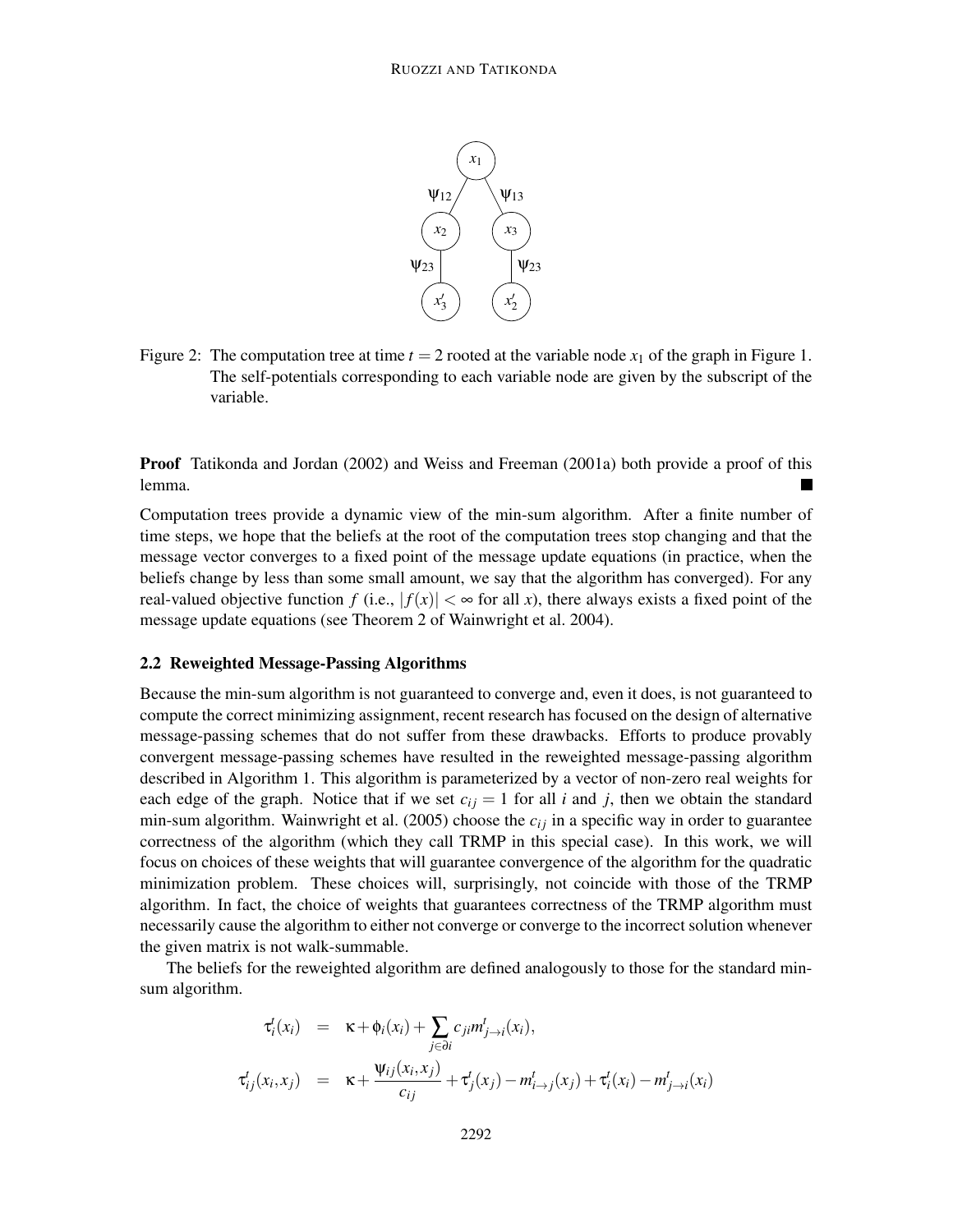Algorithm 1 Synchronous Reweighted Message-Passing Algorithm

- 1: Initialize the messages to some finite vector.
- 2: For iteration  $t = 1, 2, \dots$  update the the messages as follows:

$$
m_{i\to j}^t(x_j) := \kappa + \min_{x_i} \left[ \frac{\Psi_{ij}(x_i, x_j)}{c_{ij}} + \phi_i(x_i) + (c_{ij} - 1) m_{j\to i}^{t-1}(x_i) + \sum_{k \in \partial i \setminus j} c_{ki} m_{k\to i}^{t-1}(x_i) \right].
$$

The vector of messages at any fixed point of the message update equations has two important properties. First, the beliefs corresponding to these messages provide an alternative factorization of the objective function  $f$ . Second, the beliefs correspond to approximate marginals.

**Lemma 3** For any vector of messages  $m<sup>t</sup>$  with corresponding beliefs  $\tau<sup>t</sup>$ ,

$$
f(x_1,\ldots,x_{|V|})=\kappa+\sum_{i\in V}\tau'_i(x_i)+\sum_{(i,j)\in E}c_{ij}\left[\tau'_{ij}(x_i,x_j)-\tau'_i(x_i)-\tau'_j(x_j)\right].
$$

Lemma 4 *If* τ *is a set of beliefs corresponding to a fixed point of the message updates in Algorithm 1, then*

$$
\min_{x_j} \tau_{ij}(x_i, x_j) = \kappa + \tau_i(x_i)
$$

*for all*  $(i, j) \in G$  *and all*  $x_i$ .

The proof of these two lemmas is a straightforward exercise in applying the definitions. Wainwright et al. (2004) provide similar results for the special case of the max-product algorithm.

# 2.2.1 COMPUTATION TREES

The computation trees produced by Algorithm 1 are different from their predecessors. Again, the computation tree captures the messages that would need to be passed in order to compute  $\tau_i^t(x_i)$ . However, the messages that are passed in the new algorithm are multiplied by a non-zero constant. As a result, the potential at a node *u* in the computation tree corresponds to some potential in the original graph multiplied by a constant that depends on all of the nodes above  $u$  in the computation tree. We summarize the changes as follows.

- 1. The message passed from *i* to *j* may now depend on the message from *j* to *i* at the previous time step. As such, we now form the time  $t + 1$  computation tree from the time  $t$  computation tree by taking any leaf *u*, which is a copy of node  $\nu$  in the factor graph, of the time *t* computation tree, creating a new node for every  $w \in \partial y$ , and connecting *u* to these new nodes. As a result, the new computation tree rooted at node *u* of depth *t* contains at least all of the non-backtracking walks of length *t* in the factor graph starting from *u* and, at most, all walks of length *t* in the factor graph starting at *u*.
- 2. The messages are weighted by the elements of *c*. This changes the potentials at the nodes in the computation tree. For example, suppose the computation tree was rooted at variable node *i* and that  $\tau_i$  depends on the message from *j* to *i*. Because  $m_{ji}$  is multiplied by  $c_{ij}$  in  $\tau_i$ ,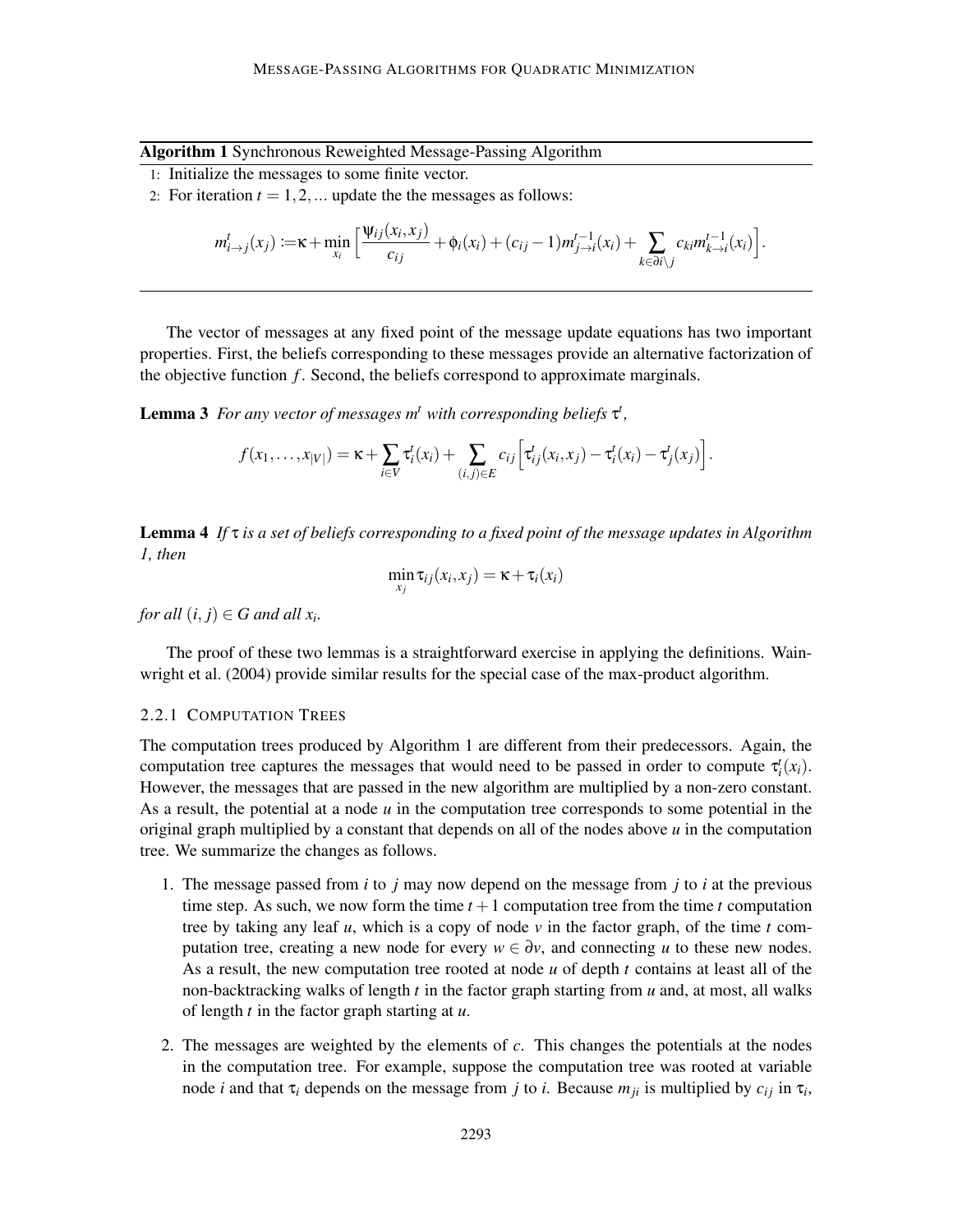

Figure 3: Construction of the computation tree rooted at node  $x_1$  at time  $t = 2$  produced by Algorithm 1 for the factor graph in Figure 1. Self-potentials are adjacent to the variable node to which they correspond. One can check that setting  $c_{ij} = 1$  for all  $(i, j) \in E$  reduces the above computation tree to that of Figure 2.

every potential along this branch of the computation tree is multiplied by  $c_{ij}$ . To make this concrete, we can associate a weight to every edge of the computation tree that corresponds to the constant that multiplies the message passed across that edge. To compute the new potential at a variable node *i* in the computation tree, we now need to multiply the corresponding potential  $\phi_i$  by each of the weights corresponding to the edges that appear along the path from *i* to the root of the computation tree. An analogous process can be used to compute the potentials on each of the edges. The computation tree produced by Algorithm 1 at time  $t = 2$ for the factor graph in Figure 1 is pictured in Figure 3. Compare this with computation tree produced by the standard min-sum algorithm in Figure 2.

If we make these adjustments, then the belief,  $\tau_i^t(x_i)$ , at node *i* at time *t* is given by the minmarginal at the root of  $T_i(t)$ . In this way, the beliefs correspond to marginals at the root of these computation trees.

#### 2.3 Quadratic Minimization

We now address the quadratic minimization problem in the context of the reweighted min-sum algorithm. Recall that given a matrix  $\Gamma$  the quadratic minimization problem is to find the vector *x* that minimizes  $f(x) = \frac{1}{2}x^T\Gamma x - h^T x$ . Without loss of generality, we can assume that the matrix  $\Gamma$  is symmetric as the quadratic function  $\frac{1}{2}x^T\Gamma x - h^T x$  is equivalent to  $\frac{1}{2}x^T\left[\frac{1}{2}\right]$  $\frac{1}{2}(\Gamma + \Gamma^T)\left[x - h^T x \text{ for any }$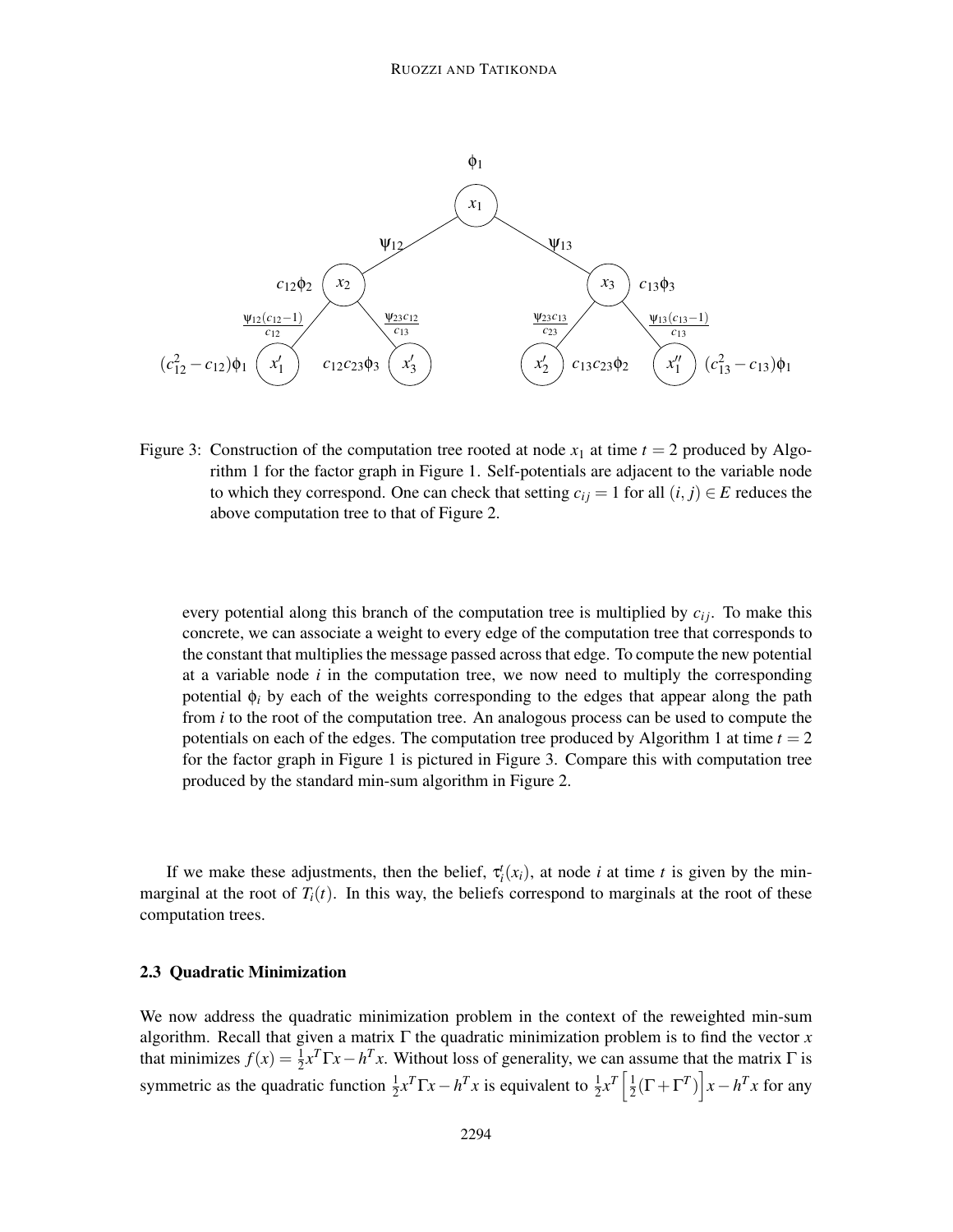$\Gamma \in \mathbb{R}^{n \times n}$ .

$$
f(x) = \frac{1}{2}x^T \left[ \frac{1}{2} (\Gamma + \Gamma^T) + \frac{1}{2} (\Gamma - \Gamma^T) \right] x - h^T x
$$
  
=  $\frac{1}{2} x^T \left[ \frac{1}{2} (\Gamma + \Gamma^T) \right] x + \frac{1}{2} x^T \left[ \frac{1}{2} (\Gamma - \Gamma^T) \right] x - h^T x$   
=  $\frac{1}{2} x^T \left[ \frac{1}{2} (\Gamma + \Gamma^T) \right] x - h^T x.$ 

Every quadratic function admits a pairwise factorization

$$
f(x_1,...,x_n) = \frac{1}{2}x^T \Gamma x - h^T x
$$
  
= 
$$
\sum_i [\frac{1}{2} \Gamma_{ii} x_i^2 - h_i x_i] + \sum_{i > j} \Gamma_{ij} x_i x_j,
$$

where  $\Gamma \in \mathbb{R}^{n \times n}$  is a symmetric matrix. We note that we will abusively write min in the reweighted update equations even though the appropriate notion of minimization for the real numbers is inf.

We can explicitly compute the minimization required by the reweighted min-sum algorithm at each time step: the synchronous message update  $m_{i \to j}^t(x_j)$  can be parameterized as a quadratic function of the form  $\frac{1}{2}a_{i\rightarrow j}^t x_j^2 + b_{i\rightarrow j}^t x_j$ . If we define

$$
A_{i \setminus j}^t \triangleq \left[ \Gamma_{ii} + \sum_{k \in \partial i} c_{ki} \cdot a_{k \to i}^{t-1} \right] - a_{j \to i}^{t-1}
$$

and

$$
B_{i\backslash j}^t \triangleq \left[h_i - \sum_{k \in \partial i} c_{ki} \cdot b_{k \to i}^{t-1}\right] - b_{j \to i}^{t-1},
$$

then the updates at time *t* are given by

$$
a_{i\to j}^t := \frac{-\left(\frac{\Gamma_{ij}}{c_{ij}}\right)^2}{A_{i\setminus j}^t},
$$
  

$$
b_{i\to j}^t := \frac{B_{i\setminus j}^t \frac{\Gamma_{ij}}{c_{ij}}}{A_{i\setminus j}^t}.
$$

These updates are only valid when  $A_{i,j} > 0$ . If this is not the case, then the minimization given in Algorithm 1 is not bounded from below, and we set  $a_{i\to j}^t = -\infty$ . For the initial messages, we set  $a_{i \to j}^0 = b_{i \to j}^0 = 0.$ 

Suppose that the beliefs generated from a fixed point of Algorithm 1 are locally decodable to *x*<sup>\*</sup>. One can show that the gradient of *f* at *x*<sup>\*</sup> is always equal to zero. If the gradient of *f* at *x*<sup>\*</sup> is zero and Γ is positive definite, then *x* ∗ must be a global minimum of *f* . In other words, the min-sum algorithm always computes the correct minimizing assignment if it converges to locally decodable beliefs. This result was previously proven for the GaBP algorithm (Weiss and Freeman, 2001b) and the tree-reweighted algorithm (Wainwright et al., 2003a).

Theorem 5 *If Algorithm 1 converges to a collection of beliefs,* τ*, that are locally decodable to x*∗ *for a quadratic function f , then x*∗ *is a local minimum of f .*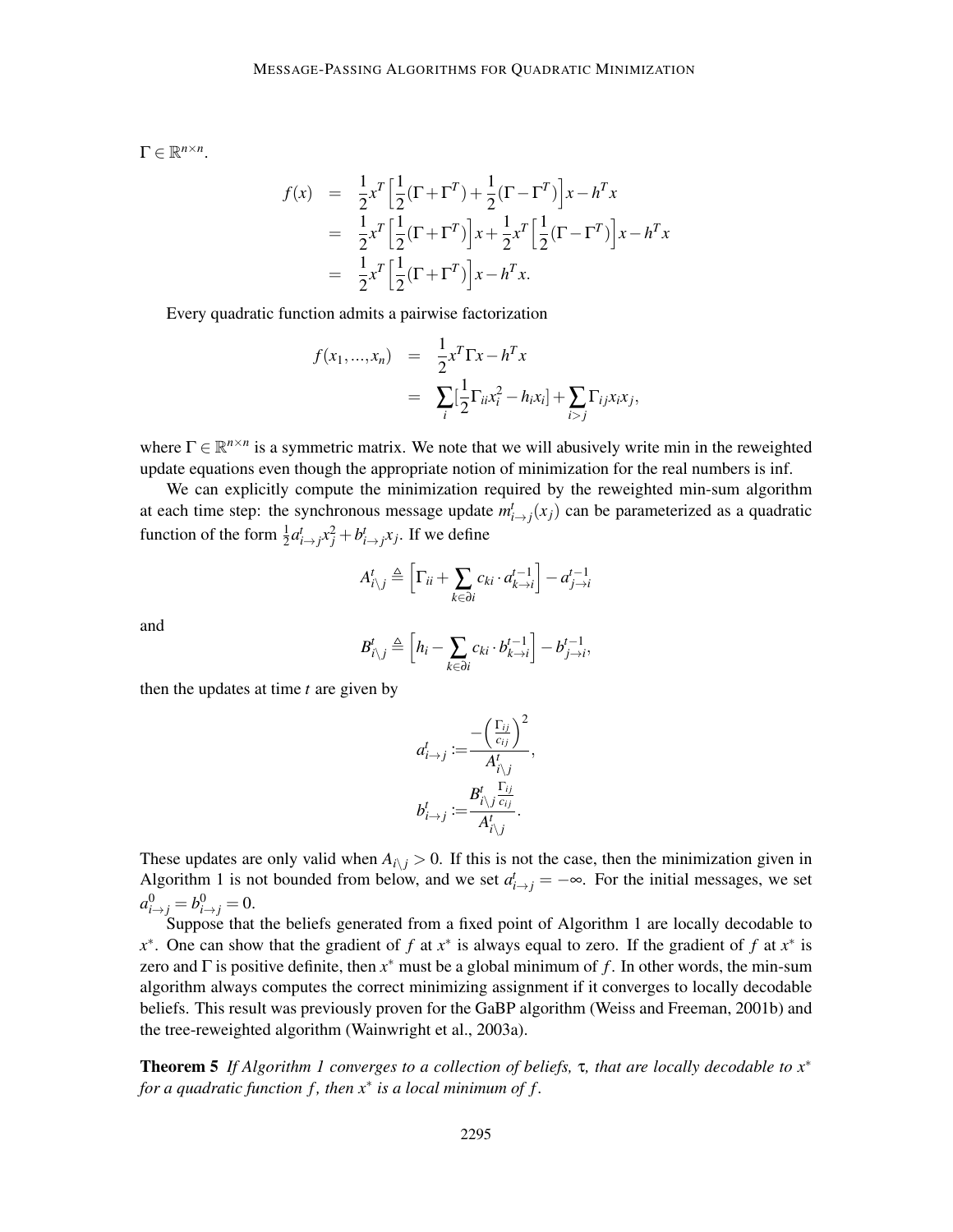Proof For completeness, we sketch the proof. By Lemmas 3 and 4, we have that,

$$
\min_{x_j} \tau_{ij}(x_i, x_j) = \kappa + \tau_i(x_i)
$$

for all  $(i, j) \in G$  and

$$
f(x_1,\ldots,x_{|V|})=\kappa+\sum_{i\in V}\tau_i(x_i)+\sum_{(i,j)\in E}c_{ij}\Big[\tau_{ij}(x_i,x_j)-\tau_i(x_i)-\tau_j(x_j)\Big].
$$

If  $\tau$  is locally decodable to  $x^*$ , then for each  $i \in V$ ,  $\tau_i(x_i)$  must be a positive definite quadratic function that is minimized at  $x_i^*$ . Applying Lemma 4, we have that for each  $(i, j) \in E$ ,  $\tau_{ij}$  is also a positive definite quadratic function and  $\tau_{ij}$  is minimized at  $(x_i^*, x_j^*)$ . For each  $i \in V$ ,

$$
\frac{d}{dx_i}f(x_1,\ldots,x_{|V|}) = \frac{d}{dx_i}\tau_i(x_i) + \sum_{j\in\partial i}c_{ij}\Big[\frac{d}{dx_i}\tau_{ij}(x_i,x_j) - \frac{d}{dx_i}\tau_i(x_i)\Big].
$$

By the above arguments, for each  $i \in V$ ,  $\frac{d}{dx}$  $\left. \frac{d}{dx_i} \tau_i(x_i) \right|_{x^*} = 0$ . Similarly, for all  $(i, j) \in E$ ,  $\frac{d}{dx_i}$  $\frac{d}{dx_i}\tau_{ij}(x_i,x_j)\Big|_{x^*} =$ 0. As a result, we must have  $\nabla f(x_1^*, \ldots, x_{|V|}^*) = 0$ . If  $\Gamma$  is positive semidefinite, then *f* is convex and *x* ∗ must be a global minimum of *f* .

As a consequence of Theorem 5, even if  $\Gamma$  not positive definite, if some fixed point of the reweighted algorithm is locally decodable to a vector  $x^*$  then,  $x^*$  solves the system  $\Gamma x = h$ .

As discussed in the introduction, the GaBP algorithm is known to converge under certain conditions on the matrix  $\Gamma$ . Consider the following definitions.

**Definition 6**  $\Gamma \in \mathbb{R}^{n \times n}$  is scaled diagonally dominant if  $\exists w > 0 \in \mathbb{R}^n$  such that  $|\Gamma_{ii}|w_i > \sum_{j \neq i} |\Gamma_{ij}|w_j$ .

**Definition 7**  $\Gamma \in \mathbb{R}^{n \times n}$  is **walk-summable** if the spectral radius  $\rho(|I - D^{-1/2}\Gamma D^{-1/2}|) < 1$ . Here,  $D^{-1/2}$  is the diagonal matrix such that  $D^{-1/2}_{ii} = \frac{1}{\sqrt{1}}$ Γ*ii , and* |*A*| *denotes the matrix obtained from the matrix A by taking the absolute value of each entry of A.*

For any matrix Γ with strictly positive diagonal, Weiss and Freeman (2001b) demonstrated that GaBP converges when  $\Gamma$  is diagonally dominant (scaled diagonally dominant with all scale factors equal to one), Malioutov et al. (2006) proved that the GaBP algorithm converges when  $\Gamma$  is walksummable, and Moallemi and Van Roy (2009, 2010) showed that GaBP converges when Γ is scaled diagonally dominant. We would like to understand how to choose the parameters of the reweighted algorithm in order to extend the convergence results for GaBP to all positive definite matrices.

### 3. Graph Covers

In this section, we will explore graph covers and their relationship to iterative message-passing algorithms for the quadratic minimization problem. Before addressing the quadratic minimization problem specifically, we will first make a few observations about general pairwise graphical models. The greatest strength of the above message-passing algorithms, their reliance on only local information, can also be a weakness: local message-passing algorithms are incapable of distinguishing two graphs that have the same local structure. To make this precise, we will need the notion of graph covers.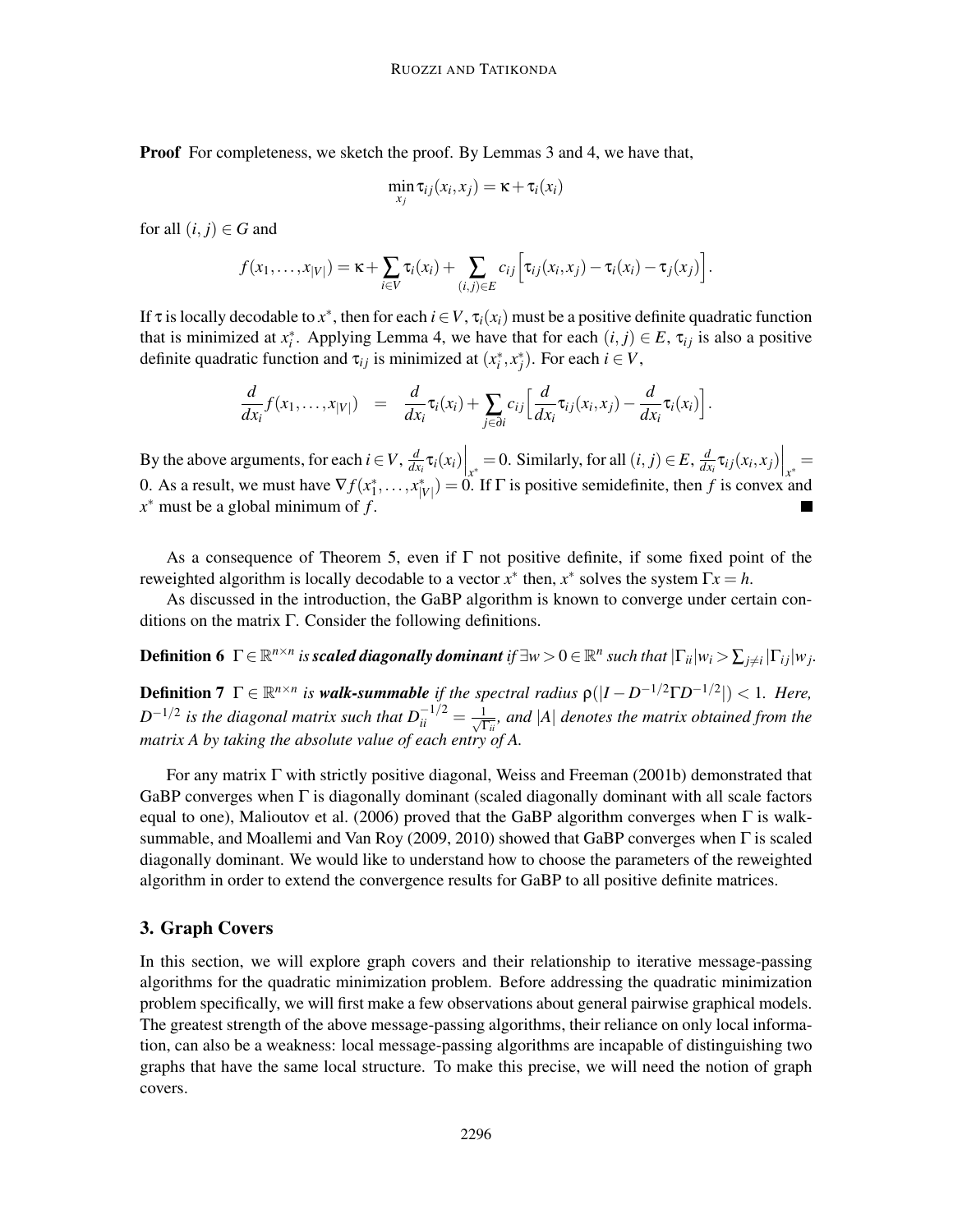

Figure 4: An example of a graph cover. Nodes in the cover are labeled by the node that they are a copy of in *G*.

**Definition 8** A graph H **covers** a graph G if there exists a graph homomorphism  $\pi : H \to G$  such *that* π *is an isomorphism on neighborhoods (i.e., for all vertices i* ∈ *H,* ∂*i is mapped bijectively onto*  $\partial \pi(i)$ *.* If  $\pi(i) = j$ , then we say that  $i \in H$  is a copy of  $j \in G$ . Further, H is an M-cover of G if every *vertex of G has exactly M copies in H.*

Graph covers, in the context of graphical models, were originally studied in relation to local message-passing algorithms for coding problems (Vontobel and Koetter, 2005). Graph covers may be connected (i.e., there is a path between every pair of vertices) or disconnected. However, when a graph cover is disconnected, all of the connected components of the cover must themselves be covers of the original graph. For a simple example of a connected graph cover, see Figure 4.

Every finite cover of a connected graph is an *M*-cover for some integer *M*. For every base graph *G*, there exists a graph, possibly infinite, which covers all finite, connected covers of the base graph. This graph is known as the universal cover.

To any finite cover, *H*, of a factor graph *G* we can associate a collection of potentials derived from the base graph; the potential at node  $i \in H$  is equal to the potential at node  $\pi(i) \in G$ . Together, these potential functions define a new objective function for the factor graph *H*. In the sequel, we will use superscripts to specify that a particular object is over the factor graph *H*. For example, we will denote the objective function corresponding to a factor graph *H* as  $f<sup>H</sup>$ , and we will write  $f<sup>G</sup>$ for the objective function *f* .

Local message-passing algorithms such as the reweighted min-sum algorithm are incapable of distinguishing the two factor graphs *H* and *G* given that the initial messages to and from each node in *H* are identical to the nodes that they cover in *G*: for every node  $i \in G$  the messages received and sent by this node at time *t* are exactly the same as the messages sent and received at time *t* by any copy of *i* in *H*. As a result, if we use a local message-passing algorithm to deduce an assignment for *i*, then the algorithm run on the graph *H* must deduce the same assignment for each copy of *i*.

Now, consider an objective function *f* that factors over the graph *G*. For any finite cover *H* of *G* with covering homomorphism  $\pi : H \to G$ , we can "lift" any vector of beliefs,  $\tau^G$ , from *G* to *H* by defining a new vector of beliefs, τ *<sup>H</sup>*, such that:

- For all variable nodes  $i \in H$ ,  $\tau_i^H = \tau_{\pi(i)}^G$ .
- For all edges  $(i, j) \in H$ ,  $\tau_{ij}^H = \tau_{\pi(i)\pi(j)}^G$ .

Analogously, we can lift any assignment  $x^G$  to an assignment  $x^H$  by setting  $x_i^H = x_{\pi(i)}^G$ .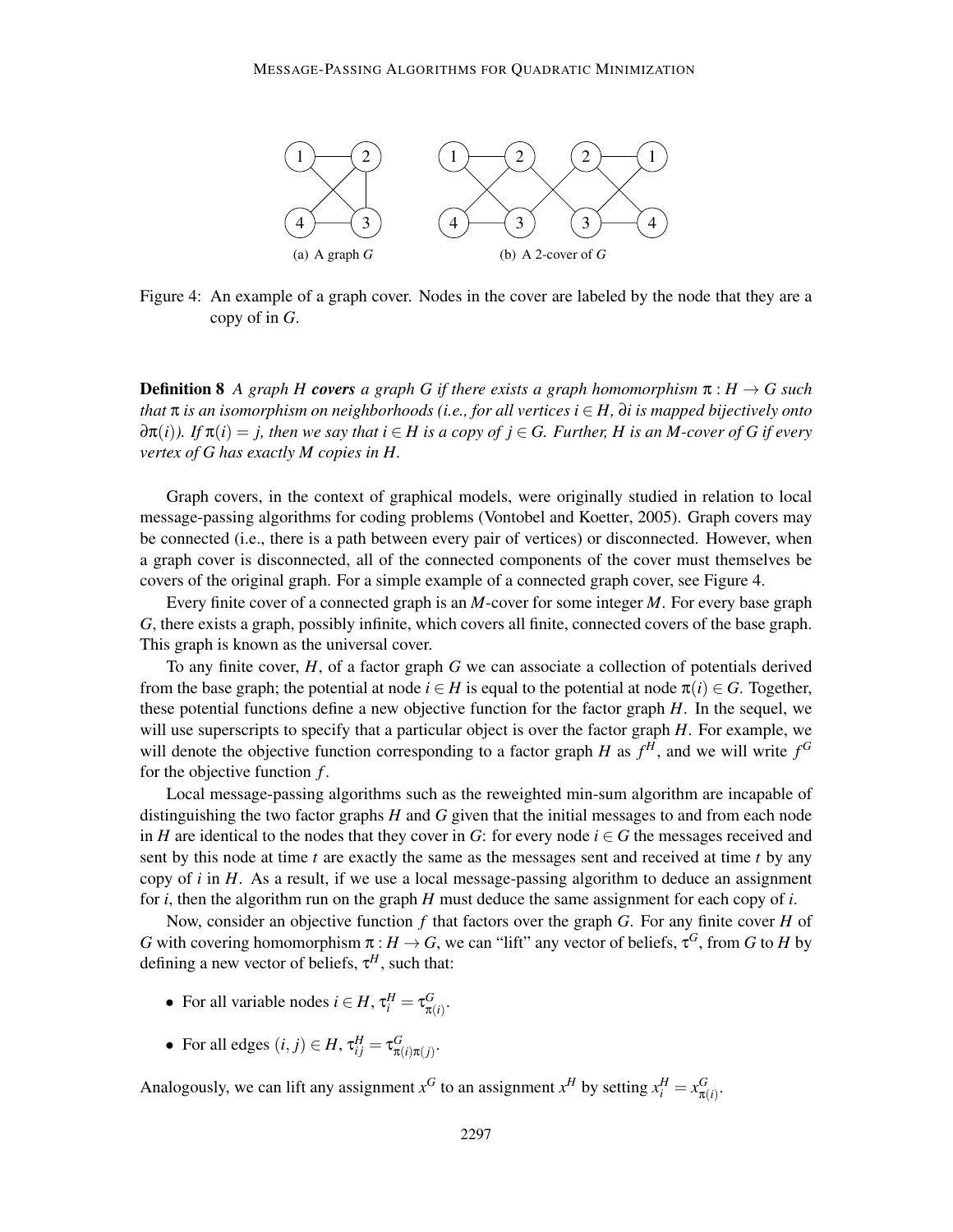### 3.1 Graph Covers and Quadratic Minimization

Let *G* be the pairwise factor graph for the objective function  $f^G(x_1,...,x_n) = \frac{1}{2}x^T\Gamma x - h^T x$  whose edges correspond to the nonzero entries of Γ. Let *H* be an *M*-cover of *G* with corresponding objective function  $f^H(x_{11},...,x_{1M},...x_{nM}) = \frac{1}{2}x^T\widetilde{\Gamma}x - \widetilde{h}^T x$ . Without loss of generality we can assume that  $\widetilde{\Gamma}$  and  $\widetilde{h}$  take the following form:

$$
\widetilde{\Gamma} = \begin{pmatrix} \Gamma_{11} P_{11} & \cdots & \Gamma_{1n} P_{1n} \\ \vdots & \ddots & \vdots \\ \Gamma_{n1} P_{n1} & \cdots & \Gamma_{nn} P_{nn} \end{pmatrix},
$$
\n
$$
\widetilde{h}_i = h_{[i/M]},
$$
\n(1)

where  $P_{ij} = P_{ji}^T$  is an  $M \times M$  permutation matrix for all  $i \neq j$  and  $P_{ii}$  is the  $M \times M$  identity matrix for all *i*. If  $\Gamma$  is derived from  $\Gamma$  in this way, then we will say that  $\Gamma$  covers  $\Gamma$ .

For the quadratic minimization problem, factor graphs and their covers share many of the same properties. Most notably, we can transform critical points of covers to critical points of the original problem. Let *H* and *G* be as above, and let  $\pi$  be the graph homomorphism from *H* to *G*. For  $x \in \mathbb{R}^{|V_G|}$ , define  $\text{lift}_H : \mathbb{R}^{|V_G|} \to \mathbb{R}^{|V_H|}$  such that

$$
\text{lift}_{H}(x)_{i} = x_{\pi(i)}
$$

for all  $i \in H$ . Similarly, for each  $y \in \mathbb{R}^{|V_H|}$ , define  $\text{proj}_G \mathbb{R}^{|V_G|} \to \mathbb{R}^{|V_G|}$  such that

$$
\text{proj}(y)_i = \sum_{k \in H: \pi(k)=i} \frac{y_k}{|\{j \in H: \pi(j)=i\}|}
$$

for all  $i \in G$ . With these definitions, we have the following lemma.

**Lemma 9** If  $\widetilde{L}y = \widetilde{h}$  for  $y \in \mathbb{R}^{|V_H|}$ , then  $\Gamma \cdot proj_G(y) = h$ . Conversely, if  $\Gamma x = h$  for  $y \in \mathbb{R}^{|V_G|}$ , then  $\widetilde{\Gamma} \cdot \text{lift}_H(x) = h.$ 

Notice that these solutions correspond to critical points of the cover and the original problem. Similarly, we can transform eigenvectors of covers to either eigenvectors of the original problem or the zero vector.

**Lemma 10** *Fix*  $\lambda \in \mathbb{R}$ *. If*  $\widetilde{\Gamma}y = \lambda y$ *, then either*  $\Gamma \cdot proj_G(y) = \lambda proj_G(y)$  *or*  $\Gamma \cdot proj_G(y) = 0$ *. Conversely, if*  $\Gamma x = \lambda x$ *, then*  $\Gamma \cdot \text{lift}_H(x) = \lambda \text{lift}_H(x)$ *.* 

These lemmas demonstrate that we can average critical points and eigenvectors of covers to obtain critical points and eigenvectors (or the zero vector) of the original problem, and we can lift critical points and eigenvectors of the original problem in order to obtain critical points and eigenvectors of covers.

Unfortunately, even though the critical points of *G* and its covers must correspond via Lemma 9, the corresponding minimization problems may not have the same solution. The example in Figure 5 illustrates that there exist positive definite matrices that are covered by matrices that are not positive definite. This observation seems to be problematic for the convergence of iterative message-passing schemes. Specifically, the fixed points of the reweighted algorithm on the base graph are also fixed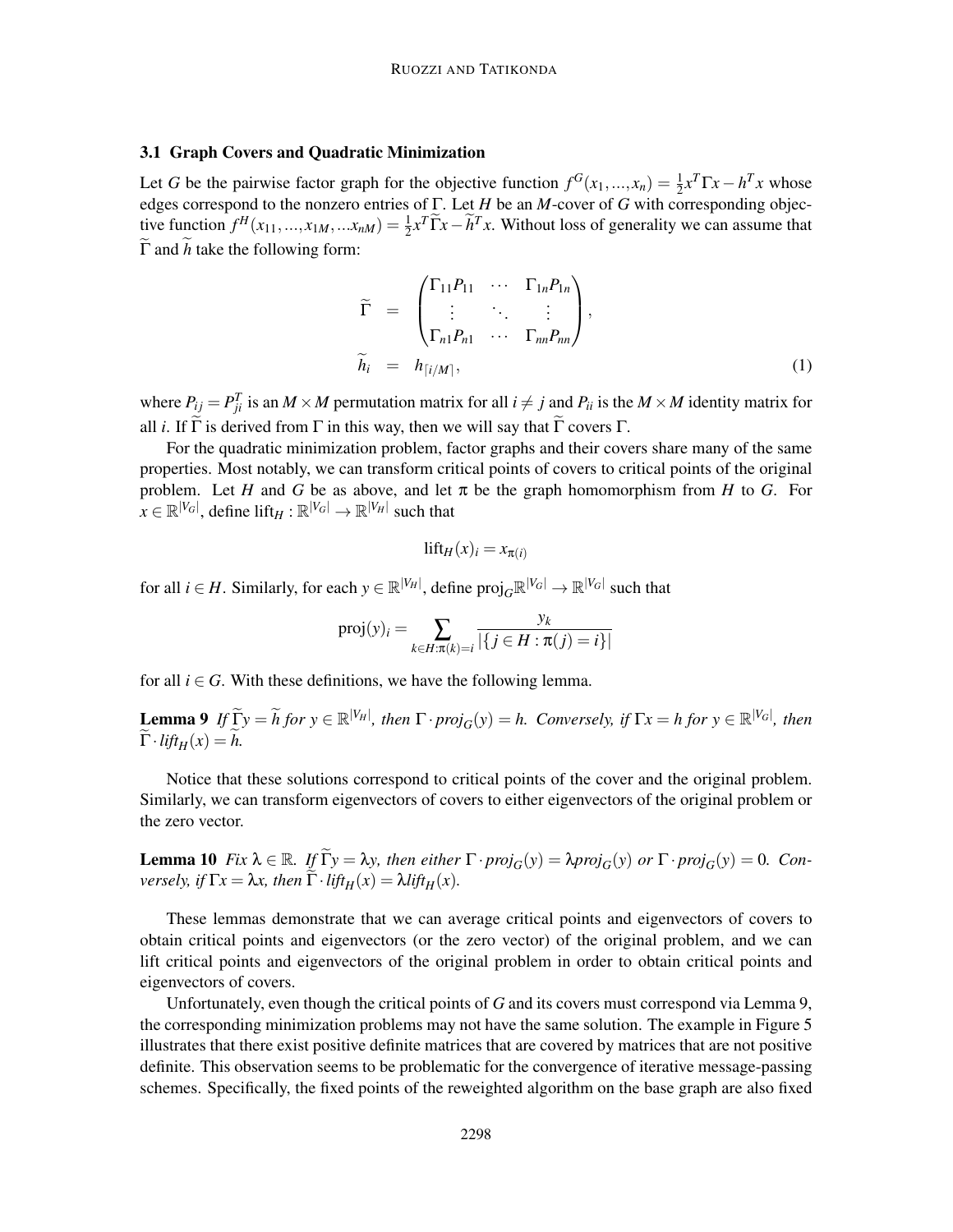$$
\Gamma = \begin{pmatrix} 1 & .6 & .6 \\ .6 & 1 & .6 \\ .6 & .6 & 1 \end{pmatrix} \quad \widetilde{\Gamma} = \begin{pmatrix} 1 & 0 & .6 & 0 & 0 & .6 \\ 0 & 1 & 0 & .6 & .6 & 0 \\ .6 & 0 & 1 & 0 & .6 & 0 \\ 0 & .6 & 0 & 1 & 0 & .6 \\ 0 & .6 & .6 & 0 & 1 & 0 \\ .6 & 0 & 0 & .6 & 0 & 1 \end{pmatrix}
$$

Figure 5: An example of a positive definite matrix, Γ, which possesses a 2-cover, Γ, that has negative eigenvalues.

points of the reweighted algorithm on any graph cover. As such, the reweighted algorithm may not converge to the correct minimizing assignment when the matrix corresponding to some cover of *G* is not positive definite. Consequently, we will first consider the special case in which  $\Gamma$  and all of its covers are positive definite. We can exactly characterize the matrices for which this property holds.

Theorem 11 *Let* Γ *be a symmetric matrix with positive diagonal. The following are equivalent.*

- *1.* Γ *is walk-summable.*
- *2.* Γ *is scaled diagonally dominant.*
- *3. All covers of* Γ *are positive definite.*
- *4. All 2-covers of* Γ *are positive definite.*

**Proof** The two non-trivial implications in the proof (4  $\Rightarrow$  1 and 1  $\Rightarrow$  2) make use of the Perron-Frobenius theorem. For the complete details, see Appendix A.

This theorem has several important consequences. First, it provides us with a combinatorial characterization of scaled diagonal dominance and walk-summability. Second, it provides an intuitive explanation for why these conditions should be sufficient for the convergence of local messagepassing algorithms.

More importantly, we can use Theorem 11 to conclude that MPLP, tree-reweighted max-product, and other message-passing algorithms that guarantee the correctness of locally decodable beliefs cannot converge to the correct solution when  $\Gamma$  is positive definite but not walk-summable. From the discussion in Section 3, every collection of locally decodable beliefs on the base graph can be lifted to locally decodable beliefs on any graph cover. Each of these "convergent and correct" message-passing algorithms guarantees that the lift of  $x^*$  to each graph cover must be a global minimum on that cover. By Theorem 11, there exists at least one graph cover with no global minimum. As a result, these algorithms cannot converge to locally decodable beliefs.

As we saw in Theorem 5, the reweighted message-passing algorithm only guarantees that  $x^*$  is a local optimum. However, there exist simple choices for the reweighting parameters that guarantee correctness over all covers. As an example, if  $c_{ij} \leq \frac{1}{\max_{i \in \mathbb{N}}}$  $\frac{1}{\max_{i\in V}|\partial i|}$  for all  $(i, j) \in E$ , then one can show that the reweighted algorithm cannot converge to locally decodable beliefs unless all of the graph covers are convex. The traditional choice of parameters for the TRMP algorithm where each  $c_{ij}$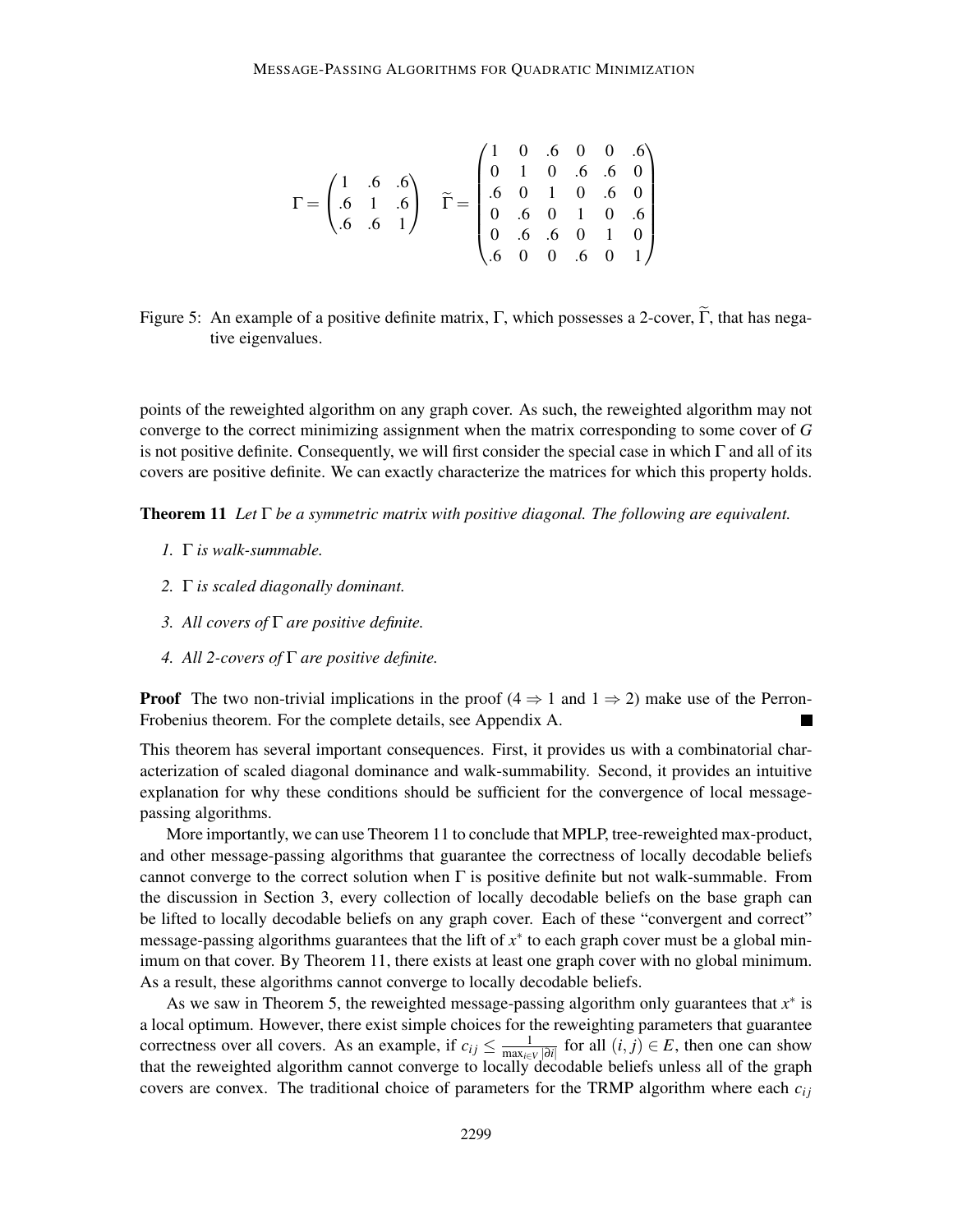corresponds to an edge appearance probability provides another example. Given this observation, in order to produce convergent message-passing schemes for the quadratic minimization problem, we will need to study choices of the parameters that do not guarantee correctness over all graph covers.

# 4. Convergence Properties of Reweighted Message-Passing Algorithms

Recall that the GaBP algorithm can converge to the correct minimizer of the objective function even if the original matrix is not scaled diagonally dominant. The most significant problem when the original matrix is positive definite but not scaled diagonally dominant is that the computation trees may eventually possess negative eigenvalues due to the existence of some 2-cover with at least one non-positive eigenvalue. If this happens, then some of the beliefs will not be bounded from below, and the corresponding estimate will be negative infinity. This is, of course, the correct answer on some 2-cover of the problem, but it is not the correct solution to the minimization problem of interest. Our goal in this section is to understand how the choice of the parameters and alternative message-passing orders affect the convergence of the reweighted algorithm.

#### 4.1 Convergence of the Variances

First, we will provide conditions on the choice of the parameter vector such that all of the computation trees produced by the reweighted algorithm remain positive definite throughout the course of the algorithm. Positive definiteness of the computation trees corresponds to the convexity of the beliefs, and the convexity of the belief,  $\tau_i^t$ , is determined only by the vector  $a^t$ . As such, we begin by studying the sequence  $a^0, a^1, \dots$  where  $a^0$  is the zero vector (based on our initialization). We will consider two different choices for the parameter vector: one in which  $c_{ij} \geq 1$  for all *i* and *j* and one in which  $c_{ij}$  < 0 for all *i* and *j*. The latter of these two requires all of the parameters to be negative. Such a choice is unusual among reweighted algorithms, but it does guarantee that the computation trees will remain positive definite throughout the algorithm. This observation and the experimental results in Section 4.4 suggest that such a choice might be worth studying in other contexts as well.

### 4.1.1 POSITIVE PARAMETERS

**Lemma 12** *If*  $c_{ij} \ge 1$  *for all i and j, then for all t* > 0*,*  $a_{i \to j}^t \le a_{i \to j}^{t-1} \le 0$  *for each i and j.* 

**Proof** This result follows by induction on *t*. First, suppose that  $c_{ij} \geq 1$ . If the update is not valid, then  $a_{i \to j}^t = -\infty$  which trivially satisfies the inequality. Otherwise, we have

$$
a_{i \to j}^t = \frac{-\left(\frac{\Gamma_{ij}}{c_{ij}}\right)^2}{\Gamma_{ii} + \sum_{k \in \partial i \setminus j} c_{ki} a_{k \to i}^{t-1} + (c_{ji} - 1) a_{j \to i}^{t-1}}
$$
  

$$
\leq \frac{\left(\frac{\Gamma_{ij}}{c_{ij}}\right)^2}{\Gamma_{ii} + \sum_{k \in \partial i \setminus j} c_{ki} a_{k \to i}^{t-2} + (c_{ji} - 1) a_{j \to i}^{t-2}}
$$
  

$$
= a_{i \to j}^{t-1},
$$

where the inequality follows from the observation that  $\Gamma_{ii} + \sum_{k \in \partial i \setminus j} c_{ki} a_{k \to i}^{t-1} + (c_{ji} - 1) a_{j \to i}^{t-1} > 0$  and the induction hypothesis.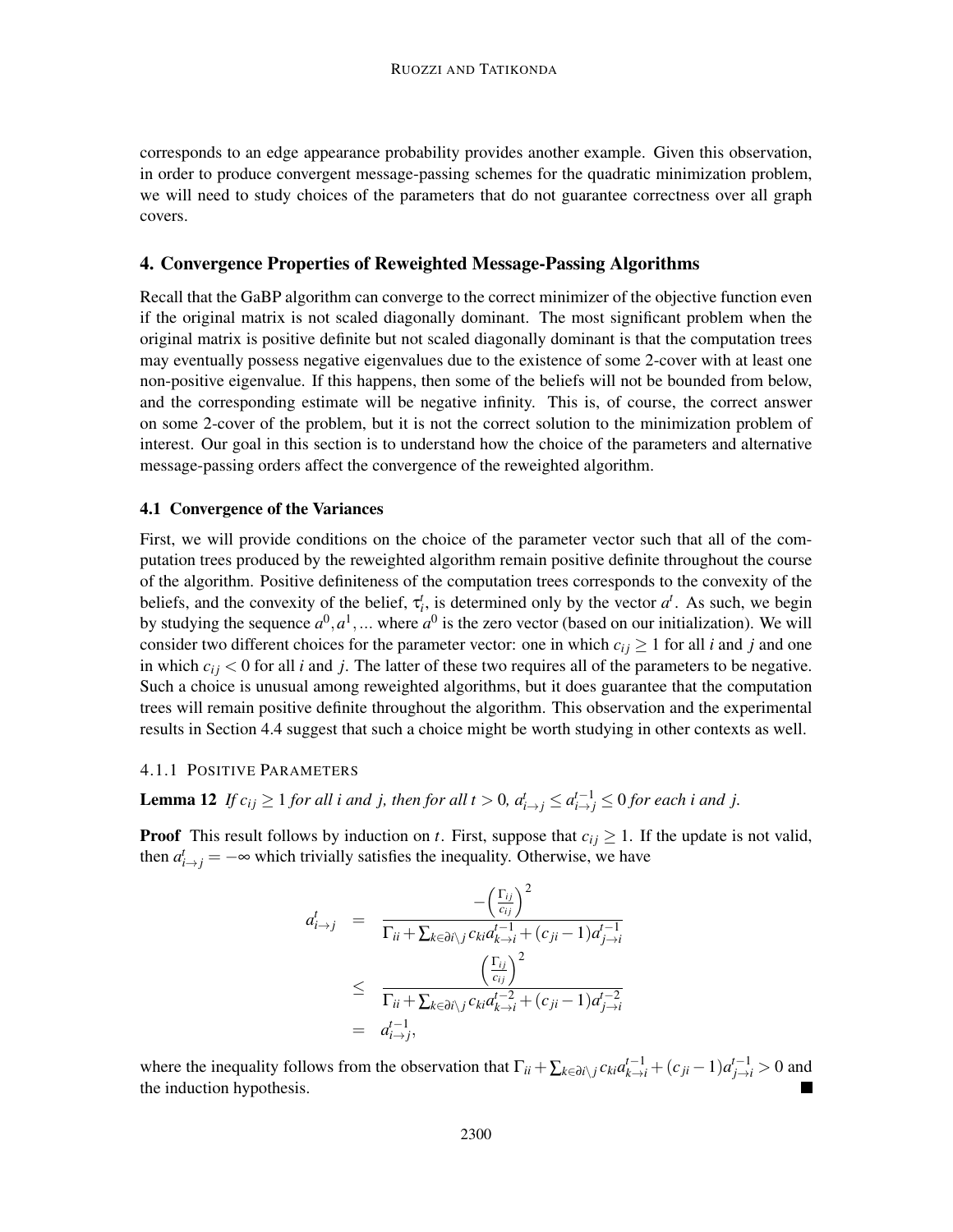|                      | 0.39866               |            | $-0.39866$ $-0.39866$ |
|----------------------|-----------------------|------------|-----------------------|
| 0.39866              |                       | $-0.39866$ |                       |
|                      | $-0.39866$ $-0.39866$ |            | $-0.39866$            |
| $\setminus -0.39866$ | 0                     | $-0.39866$ |                       |

Figure 6: A positive definite matrix for which the variances in the min-sum algorithm converge but the means do not (Malioutov, 2008).

If we consider only the vector  $a^t$ , then the algorithm may exhibit a weaker form of convergence.

**Lemma 13** *If*  $c_{ij} \geq 1$  *for all i and j and all of the computation trees are positive definite, then the*  $sequence \ a^0_{i\rightarrow j}, a^1_{i\rightarrow j}, ... \ converges.$ 

**Proof** Suppose  $c_{ij} \geq 1$ . By Lemma 12, the  $a_{i \to j}^t$  are monotonically decreasing. Because all of the computation trees are positive definite, we must have that for each *i*,  $\Gamma_{ii} + \sum_{k \in \partial i \setminus j} c_{ki} a_{k \to i}^{t-1} +$  $c_{ji}a_{j\to i}^{t-1} > 0$ . Therefore, for all  $(i, j) \in E$ ,  $a_{i \to j}^t \ge -\frac{\Gamma_{ii}}{c_{ij}}$ . Consequently, the sequence  $a_{i \to j}^0, a_{i \to j}^1, \dots$  is monotonically decreasing and bounded from below. This implies that the sequence converges.

Because the estimates of the variances only depend on the vector  $a^t$ , if the  $a^t_{i\to j}$  converge, then the estimates of the variances also converge. Therefore, requiring all of the computation trees to be positive definite is a sufficient condition for convergence of the variances. Note, however, that the estimates of the means which correspond to the sequence  $b^t_{i \to j}$  need not converge even if all of the computation trees are positive definite (see Figure 6).

Our strategy will be to ensure that all of the computation trees are positive definite by leveraging the choice of parameters,  $c_i$ . Specifically, we want to use these parameters to weight the diagonal elements of the computation tree much more than the off-diagonal elements in order to force the computation trees to be positive definite. If we can show that there is a choice of each  $c_{ij} = c_{ji}$  that will cause all of the computation trees to be positive definite, then Algorithm 1 should behave almost as if the original matrix were scaled diagonally dominant. Indeed, there always exists a choice of the vector *c* that achieves this.

Theorem 14 *For any symmetric matrix* Γ *with strictly positive diagonal,* ∃*r* ≥ 1 *and an* ε > 0 *such that the eigenvalues of the computation trees are bounded from below by* ε *when generated by Algorithm 1 with*  $c_{ij} = r$  for all *i* and *j*.

The proof of this theorem exploits the Gersgorin disc theorem in order to show that there exists a choice of *r* such that each computation tree is scaled diagonally dominant. The complete proof can be found in Appendix B.

#### 4.1.2 NEGATIVE PARAMETERS

For the case in which  $c_{ij}$  < 0 for all *i* and *j*, we also have that the computation trees are always positive definite when the initial messages are uniformly equal to zero as characterized by the following lemmas.

**Lemma 15** *If*  $c_{ij} < 0$  for all i and j, then for all  $t > 0$ ,  $a_{i \to j}^t \leq 0$ .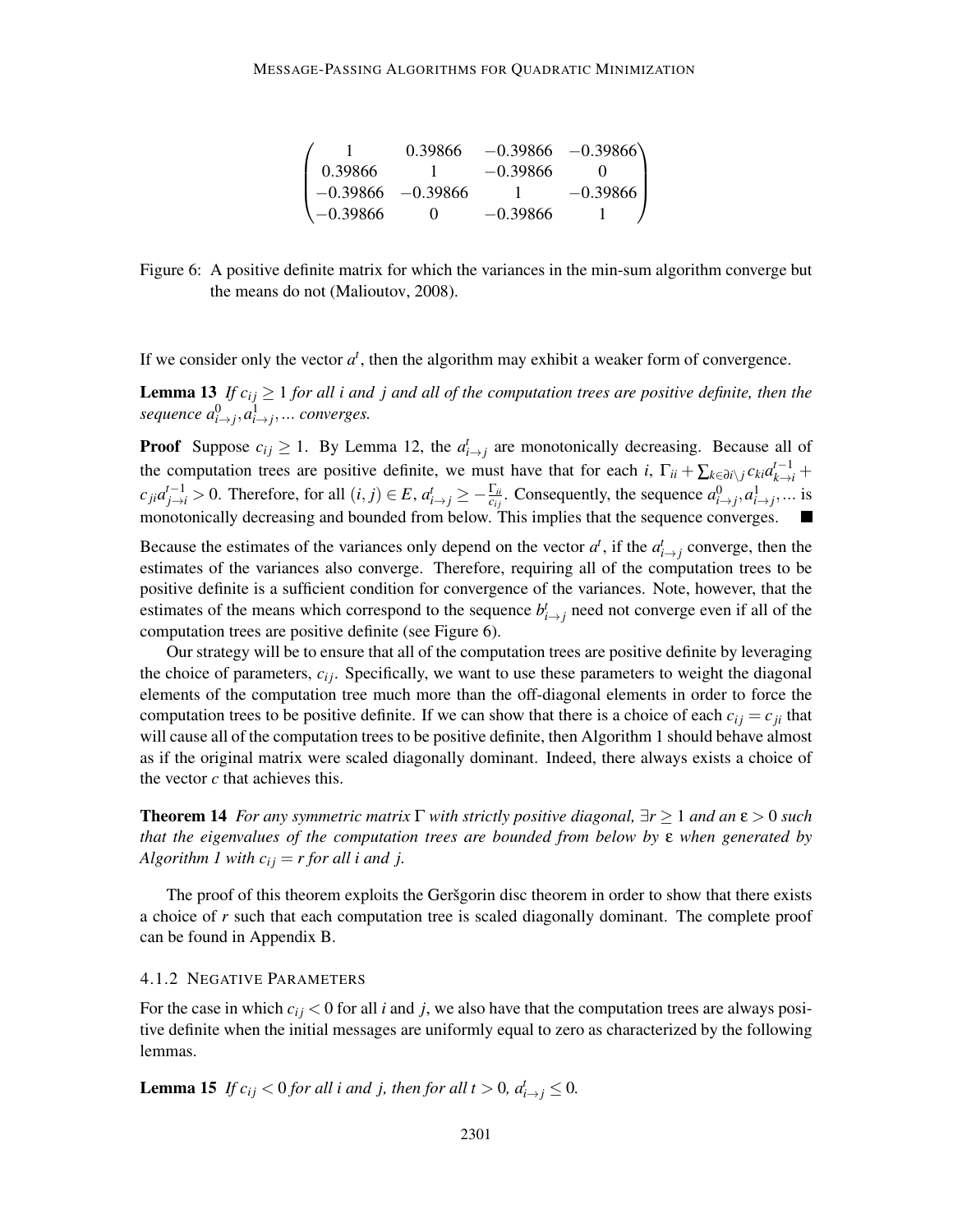**Proof** This result follows by induction on *t*. First, suppose that  $c_{ij} < 0$  for all  $(i, j) \in E$ . If the update is not valid, then  $a_{i \to j}^t = -\infty$  which trivially satisfies the inequality. Otherwise, we have

$$
a_{i\to j}^t = \frac{-\left(\frac{\Gamma_{ij}}{c_{ij}}\right)^2}{\Gamma_{ii} + \sum_{k \in \partial i \setminus j} c_{ki} a_{k\to i}^{t-1} + (c_{ji} - 1) a_{j\to i}^{t-1}}
$$
  
 
$$
\leq 0,
$$

where the inequality follows from the induction hypothesis.

**Lemma 16** *For any symmetric matrix*  $\Gamma$  *with strictly positive diagonal, if c<sub>ij</sub> < 0 for all i and j, then all of the computation trees are positive definite.*

**Proof** The computation trees are all positive definite if and only if  $\Gamma_{ii} + \sum_{k \in \partial i} c_{ki} a_{k \to i}^t > 0$  for all *t*. By Lemma 15,  $a_{i\to j}^t \le 0$  for all *t*, and as result,  $\Gamma_{ii} + \sum_{k \in \partial i} c_{ki} a_{k\to i}^t \ge \Gamma_{ii} > 0$  for all *t*.

As when  $c_{ij} \geq 1$  for all  $(i, j) \in E$ , the eigenvalues on each computation tree are again bounded way from zero, but the  $a_{i\to j}^t$  no longer form a monotonic decreasing sequence when  $c_{ij} < 0$  for all  $(i, j) \in E$ . If all of the computation trees remain positive definite in the limit, then the beliefs will all be positive definite upon convergence. If the estimates for the means converge as well, then the converged beliefs must be locally decodable to the correct minimizing assignment. Notice that none of the above arguments for the variances require  $\Gamma$  to be positive definite. Indeed, we have already seen an example of a matrix with a strictly positive diagonal and negative eigenvalues (see the matrix in Figure 5) such that the variance estimates converge.

### 4.2 Alternative Message Passing Schedules

The synchronous message-passing updates described in Algorithm 1 enforce a particular ordering on the updates performed at each time step. In practice, alternative message-passing schedules may improve the rate of convergence. One such alternative message-passing schedule is given by Algorithm 2. Because each computation tree produced by this algorithm is a principal submatrix of a synchronous computation tree and principal submatrices of positive definite matrices are positive definite, we can easily check that all of the results of the previous section extend to this modified schedule as well.

Algorithm 2 allows for quite a bit more flexibility in the scheduling of message updates, and as we will see experimentally in Section 4.4, it can have better convergence properties than the corresponding synchronous algorithm. To see why this might be the case, we will again exploit the properties of graph covers. Specifically, we will show that these two algorithms are related via a special 2-cover of the base factor graph.

Every pairwise factor graph,  $G = (V_G, E_G)$ , admits a bipartite 2-cover,  $H = (V_G \times \{1, 2\}, E_H)$ , called the Kronecker double cover of *G*. We will denote copies of the variable  $x_i$  in this 2-cover as  $x_{i_1}$  and  $x_{i_2}$ . For every edge  $(i, j) \in E_G$ ,  $(i_1, j_2)$  and  $(i_2, j_1)$  belong to  $E_H$ . In this way, nodes labeled with a one are only connected to nodes labeled with a two (see Figure 7). Note that if *G* is already a bipartite graph, then the Kronecker double cover of *G* is simply two disjoint copies of *G*.

We can view the synchronous algorithm described in Algorithm 1 as a specific message-update schedule of messages on the Kronecker double cover where we perform the update in Algorithm 2 for every variable in the same partition on alternating iterations (see Algorithm 3).

×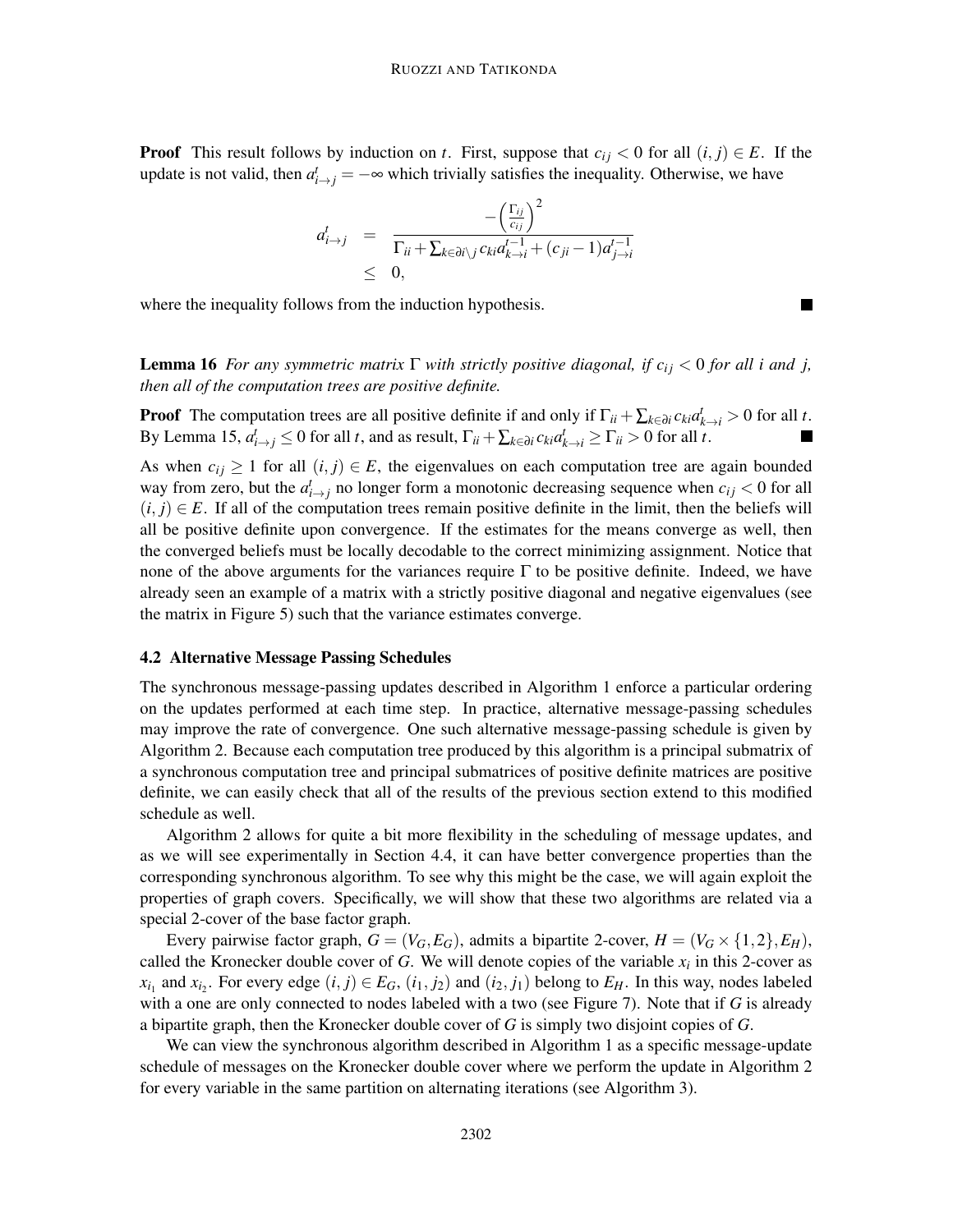#### Algorithm 2 Alternative Reweighted Message-Passing Algorithm

- 1: Initialize the messages to some finite vector.
- 2: Choose some ordering of the variables such that each variable is updated infinitely often, and perform the following update for each variable *j* in order
- 3: **for** each  $i \in \partial j$  **do**<br>4: Update the mess
- Update the message from  $i$  to  $j$ :

$$
m_{i\to j}(x_j) := \kappa + \min_{x_i} \left[ \frac{\Psi_{ij}(x_i, x_j)}{c_{ij}} + (c_{ij} - 1)m_{j\to i}(x_i) + \phi_i(x_i) + \sum_{k \in \partial i \setminus j} c_{ki} m_{k\to i}(x_i) \right].
$$

### 5: end for



Figure 7: The Kronecker double cover (b) of a pairwise factor graph (a). The node labeled  $i \in G$ corresponds to the variable node *x<sup>i</sup>* .

#### Algorithm 3 Bipartite Message-Passing Algorithm

1: Initialize the messages to some finite vector.

2: Iterate the following until convergence: update all of the outgoing messages from nodes labeled one to nodes labeled two and then update all of the outgoing messages from nodes labeled two to nodes labeled one using the asynchronous update rule:

$$
m_{i\to j}(x_j) := \kappa + \min_{x_i} \left[ \frac{\Psi_{ij}(x_i, x_j)}{c_{ij}} + (c_{ij} - 1)m_{j\to i}(x_i) + \phi_i(x_i) + \sum_{k \in \partial i \setminus j} c_{ki} m_{k\to i}(x_i) \right].
$$

By construction, the message vector produced by Algorithm 3 is simply a concatenation of two consecutive time steps of the synchronous algorithm. Specifically, for all  $t \ge 1$ 

$$
m_H^t = \begin{bmatrix} m_G^{2t-1} \\ m_G^{2t-2} \end{bmatrix}.
$$

Therefore, the messages passed by Algorithm 1 are identical to those passed by a specific ordering of the updates in Algorithm 2 on the Kronecker double cover. From our earlier analysis, we know that even if  $\Gamma$  is positive definite, not every cover necessarily corresponds to a convex objective function. If the Kronecker double cover is such a "bad" cover, then we might expect that the synchronous reweighted algorithm may not converge to the correct solution. This reasoning is not unique to the iterative message-passing algorithms described above. In the next section, we will see that it can also be applied to other iterative techniques for quadratic minimization.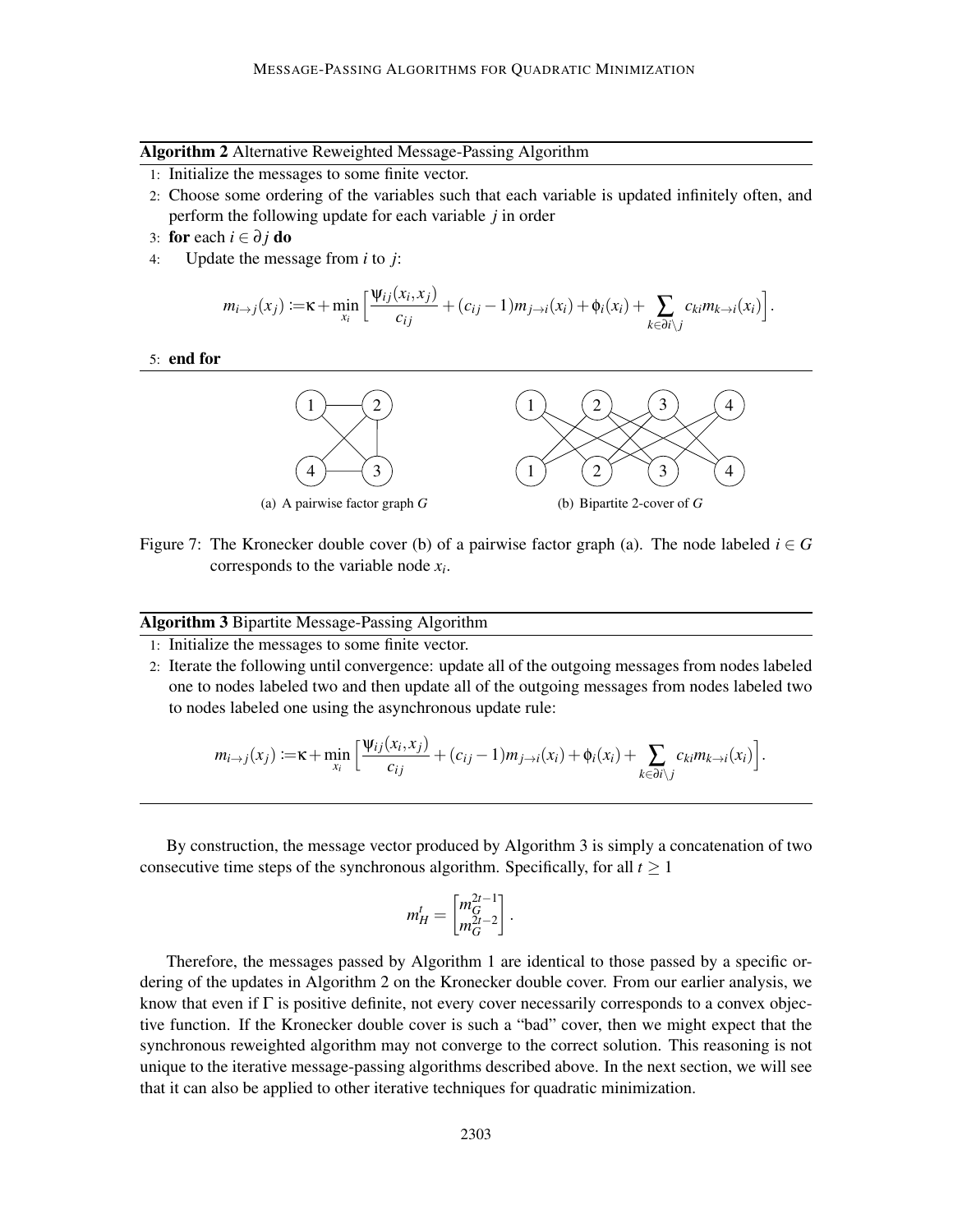Algorithm 4 Jacobi Iteration

- 1: Choose an initial vector  $x^0 \in \mathbb{R}^n$ .
- 2: For iteration  $t = 1, 2, \dots$  set

$$
x_j^t = \frac{h_j - \sum_k \Gamma_{jk} x_k^{t-1}}{\Gamma_{jj}}
$$

for each  $j \in \{1, ..., n\}$ .

Algorithm 5 Gauss-Seidel Iteration

1: Choose an initial vector  $x \in \mathbb{R}^n$ .

2: Choose some ordering of the variables, and perform the following update for each variable *j*, in order,

$$
x_j = \frac{h_j - \sum_k \Gamma_{jk} x_k}{\Gamma_{jj}}.
$$

#### 4.2.1 THE GAUSS-SEIDEL AND JACOBI METHODS

Because minimizing symmetric positive definite quadratic functions is equivalent to solving symmetric positive definite linear systems, well-studied algorithms such as Gaussian elimination, Cholesky decomposition, etc. can be used to compute the minimum. In addition, many iterative algorithms have been proposed to solve the linear system Γ*x* = *h*: Gauss-Seidel iteration, Jacobi iteration, the algebraic reconstruction technique, etc.

In this section, we will show that the previous graph cover analysis can also be used to reason about the Jacobi and Gauss-Seidel algorithms (Algorithms 4 and 5). In Section 4.3, we will see that there is an even deeper connection between these algorithms and reweighted message-passing algorithms. When  $\Gamma$  is symmetric positive definite, the objective function,  $\frac{1}{2}x^T\Gamma x - h^T x$ , is a convex function of x. Consequently, we could use a coordinate descent scheme in an attempt to minimize the objective function. The standard cyclic coordinate descent algorithm for this problem is known as the Gauss-Seidel algorithm.

In the same way that Algorithm 1 is a synchronous version of Algorithm 2, the Jacobi algorithm is a synchronous version of the Gauss-Seidel algorithm. To see this, observe that the iterates produced by the Jacobi algorithm are related to the iterates of the Gauss-Seidel algorithm on a larger problem. Specifically, given a symmetric  $\Gamma \in \mathbb{R}^{n \times n}$  and  $h \in \mathbb{R}^n$ , construct  $\Gamma' \in \mathbb{R}^{2n \times 2n}$  and  $h' \in \mathbb{R}^{2n}$ as follows

$$
h'_{i} = \begin{bmatrix} h \\ h \end{bmatrix},
$$
  

$$
\Gamma' = \begin{bmatrix} D & M \\ M & D \end{bmatrix}
$$

,

where *D* is a diagonal matrix with the same diagonal entries as  $\Gamma$  and  $M = \Gamma - D$ .

 $Γ'$  is the analog of the Kronecker double cover discussed in Section 4.2. Let  $x^0 ∈ ℝ^n$  be an initial vector for the Jacobi algorithm performed on the matrix  $\Gamma$  and fix  $y^0 \in \mathbb{R}^{2n}$  such that  $y^0 =$  $\overline{a}$ *x*  $\boldsymbol{0}$ *x*  $\boldsymbol{0}$ 1 . Further, suppose that we update the variables in the order 1,2,...,2*n* in the Gauss-Seidel algorithm.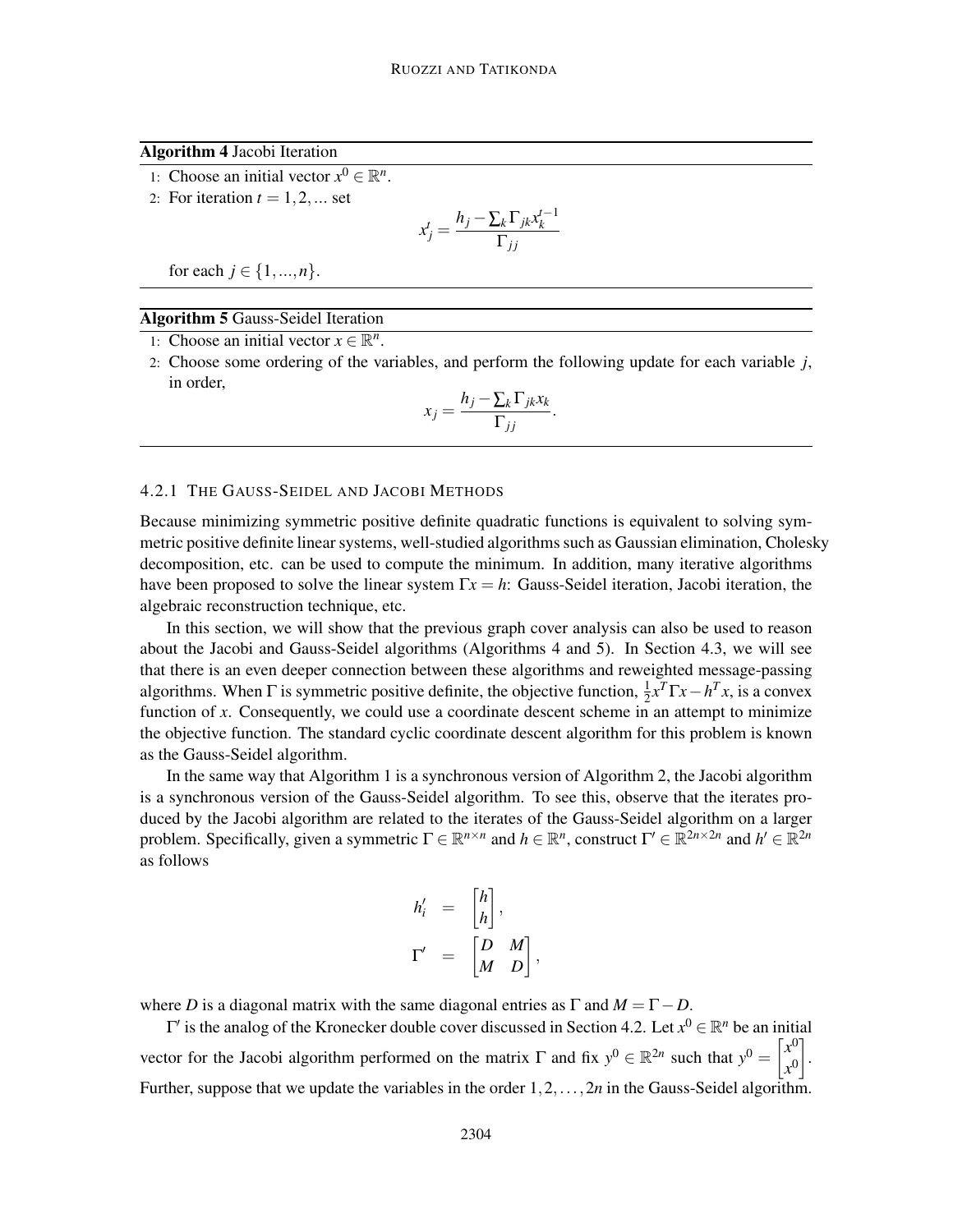If *y*<sup>*t*</sup> is the vector produced after *t* complete cycles of the Gauss-Seidel algorithm, then  $y^t = \begin{bmatrix} x^{2t-1} \\ y^{2t} \end{bmatrix}$  $x^{2t}$ 1 . Also, observe that, for any  $y^t$  such that  $\Gamma' y^t = h'$ , we must have that  $\Gamma \left[ \frac{x^{2t-1} + x^{2t}}{2} \right]$  $\big] = h.$ 

With these two observations, any convergence result for the Gauss-Seidel algorithm can be extended to the Jacobi algorithm.

2

 $\blacksquare$ 

Theorem 17 *Let* Γ *be a symmetric positive semidefinite matrix with a strictly positive diagonal. The Gauss-Seidel algorithm converges to a vector x*∗ *such that* Γ*x* ∗ = *h whenever such a vector exists.*

Proof See Section 10.5.1 of Byrne (2008).

Using our observations, we can immediately produce the following new result.

Corollary 18 *Let* Γ *be a symmetric positive semidefinite matrix with positive diagonal and let* Γ ′ *be constructed as above. If* Γ ′ *is a symmetric positive semidefinite matrix and there exists an x*∗ *such that*  $\Gamma x^* = h$ , then the sequence  $\frac{x^t + x^{t-1}}{2}$ 2 *converges to x*<sup>∗</sup> *where x<sup>t</sup> is the tth iterate of the Jacobi algorithm.*

If Γ ′ is not positive semidefinite, then the Gauss-Seidel algorithm (and by extension the Jacobi algorithm) may or may not converge when run on  $\Gamma'$ .

#### 4.3 Convergence of the Means

If the variances converge, then the fixed points of the message updates for the means correspond to the solution of a particular linear system  $Mb = d$ . In fact, we can show that Algorithm 2 is exactly the Gauss-Seidel algorithm for this linear system. First, we construct the matrix  $M \in \mathbb{R}^{2|E|\times 2|E|}$ :

$$
M_{ij,ij} = A_{i\backslash j}^* \text{ for all } i \in V \text{ and } j \in \partial i,
$$
  
\n
$$
M_{ij,ki} = c_{ki} \frac{\Gamma_{ij}}{c_{ij}} \text{ for all } i \in V \text{ and for all } j, k \in \partial i \text{ such that } k \neq j,
$$
  
\n
$$
M_{ij,ji} = (c_{ij} - 1) \frac{\Gamma_{ij}}{c_{ij}} \text{ for all } i \in V \text{ and } j \in \partial i.
$$

Here,  $A^*$  is constructed from the vector of converged variances,  $a^*$ . All other entries of the matrix are equal to zero. Next, we define the vector  $d \in \mathbb{R}^{2|E|}$  by setting  $d_{ij} = h_i \Gamma_{ij}/c_{ij}$  for all  $i \in V$  and *j* ∈ ∂*i*.

By definition, any fixed point,  $b^*$ , of the message update equations for the means must satisfy  $Mb<sup>*</sup> = d$ . With these definitions, Algorithm 2 is precisely the Gauss-Seidel algorithm for this matrix. Similarly, Algorithm 1 corresponds to the Jacobi algorithm. Unfortunately, *M* is neither symmetric nor diagonally dominant, so the standard results for the convergence of the Gauss-Seidel algorithm do not necessarily apply to this situation. In practice, we have observed that Algorithm 2 converges for positive definite matrices if each  $c_{ij}$  is sufficiently large (or sufficiently negative).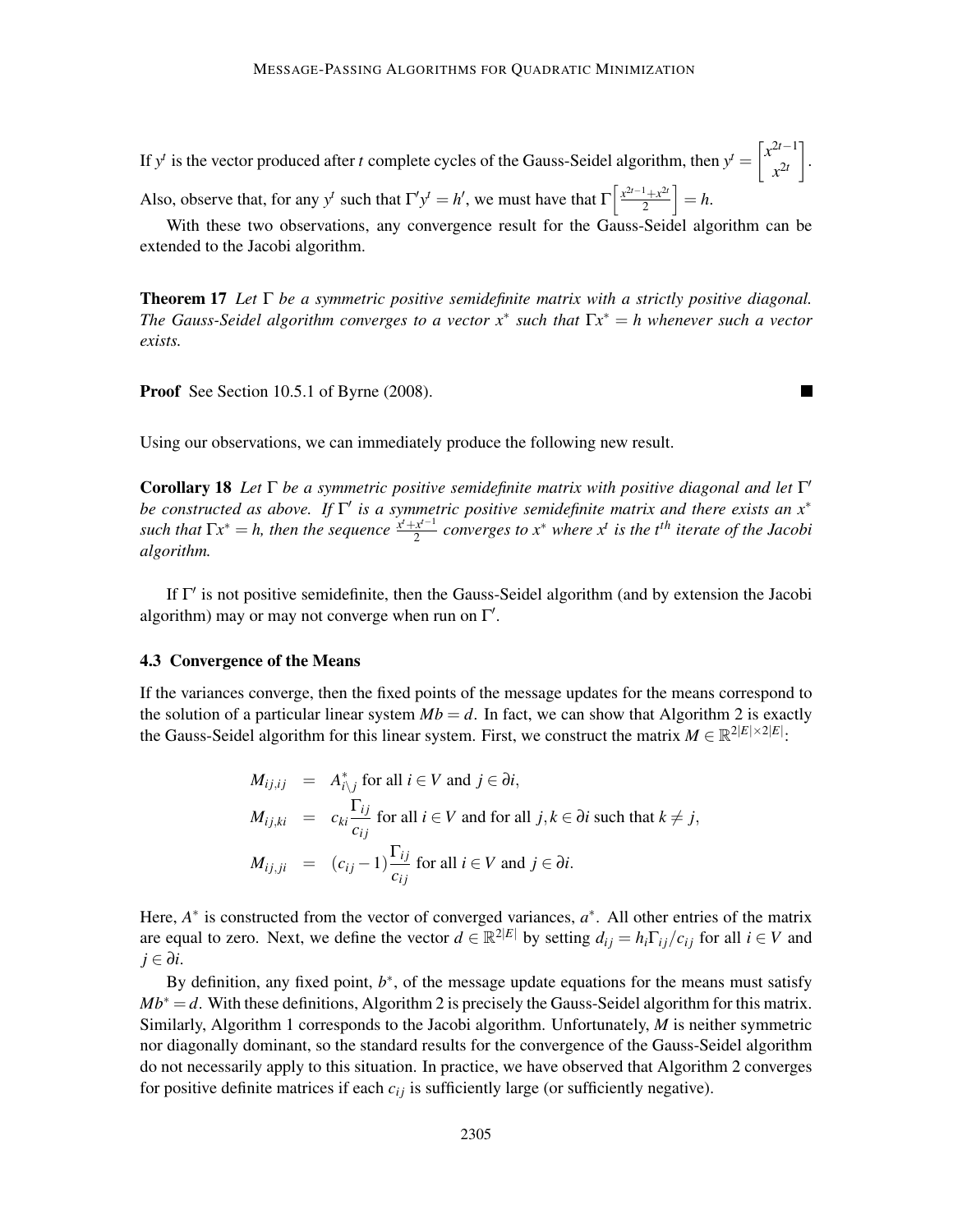

Figure 8: The error, measured by the 2-norm, between the current mean estimate and the true mean at each step of the min-sum algorithm, the alternative message-passing schedule in Algorithm 2 with  $c_{ij} = 2$  for all  $i \neq j$ , and the synchronous algorithm with  $c_{ij} = 2$  for all  $i \neq j$ for the matrix in (2). Notice that all of the algorithms have a similar performance when *p* is chosen such that the matrix is scaled diagonally dominant. When the matrix is not scaled diagonally dominant, the min-sum algorithm converges more slowly or does not converge at all.

# 4.4 Experimental Results

Even simple experiments demonstrate the advantages of the reweighted message-passing algorithm compared to the typical min-sum algorithm. Throughout this section, we will assume that *h* is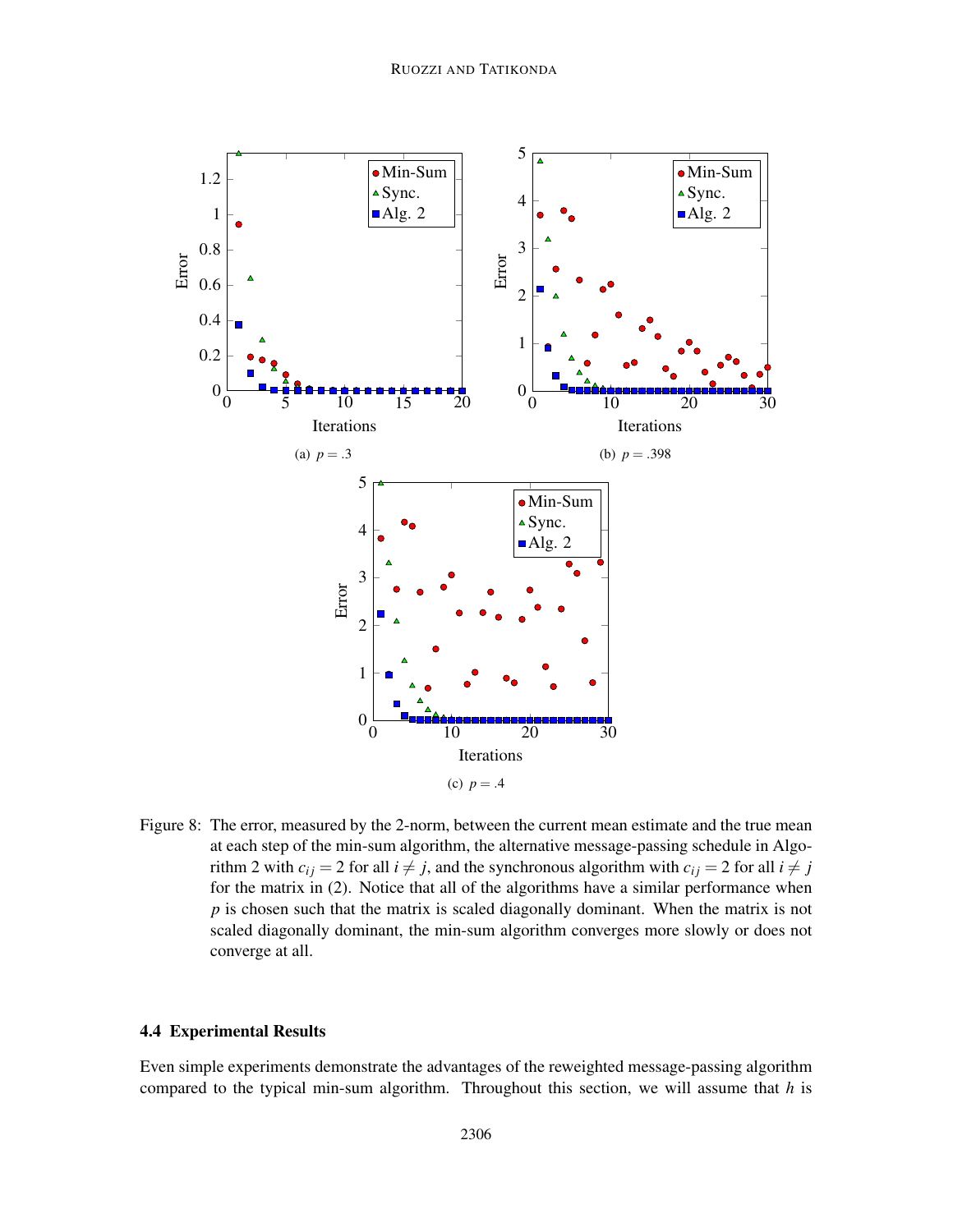

Figure 9: The number of iterations needed to reduce the error of the mean estimates below  $10^{-6}$ using the reweighted algorithms as a function of *c* for the matrix in (2) with  $p = .4$ . The gap in the plot is predicted by the arguments at the end of Section 3.1.

chosen to be the vector of all ones. Let  $\Gamma$  be the following matrix.

$$
\begin{pmatrix} 1 & p & -p & -p \ p & 1 & -p & 0 \ -p & -p & 1 & -p \ -p & 0 & -p & 1 \end{pmatrix}.
$$
 (2)

The standard min-sum algorithm converges to the correct solution for  $0 \le p < .39865$  (Malioutov et al., 2006). Figure 8 illustrates the behavior of the min-sum algorithm, Algorithm 2 with  $c_{ij} = 2$ for all  $i \neq j$ , and the synchronous algorithm with  $c_{ij} = 2$  for all  $i \neq j$  for different choices of the constant *p*. Each iteration of Algorithm 2 algorithm consists of cyclically updating the incoming messages to all nodes. In the examples in Figure 8, the synchronous algorithm and Algorithm 2 always converge rapidly to the correct mean while the min-sum algorithm converges slowly or not at all as *p* approaches .5.

While this is a simple graph, the behavior of the algorithm for different choices of the vector *c* is already apparent. If we set  $c_{ij} = 3$  for all  $i \neq j$ , then empirically, both the synchronous algorithm and Algorithm 2 converge for all  $p \in (-.5, .5)$ , the entire positive definite region for this matrix. However, different choices of the parameter vector can greatly increase or decrease the number of iterations required for convergence. Figure 9 illustrates the iterations to convergence for the reweighted algorithms at *p* = .4 versus *c*.

Although both the synchronous algorithm and Algorithm 2 converge for the entire positive definite region in the above example, they can have very different convergence properties and damping may be required in order to force the synchronous algorithm to converge over arbitrary graphs, even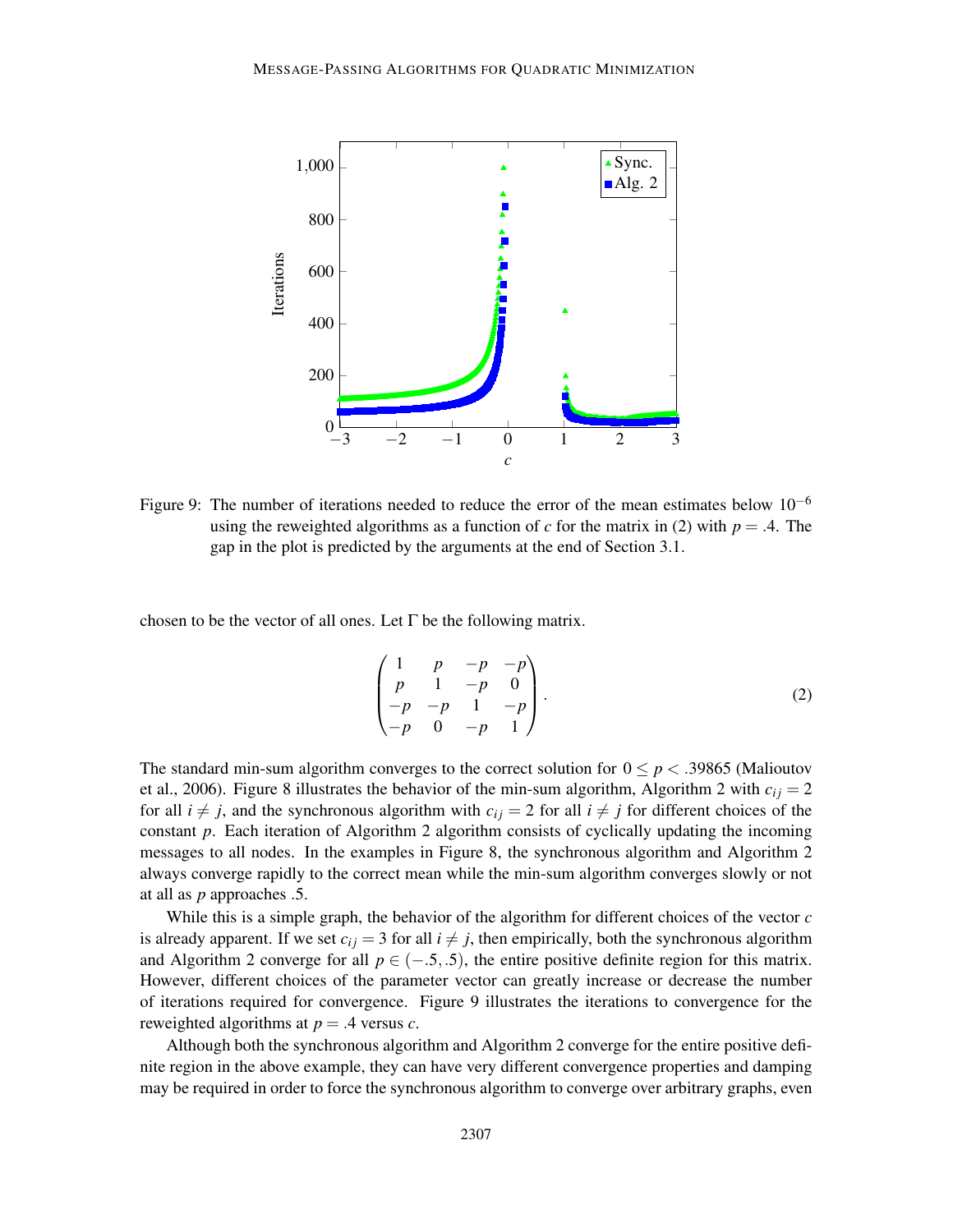

Figure 10: The number of iterations needed to reduce the error of the mean estimates below  $10^{-6}$ using the reweighted algorithms as a function of  $c$  for the matrix in (3). Again, the gap in the plot is predicted by the arguments at the end of Section 3.1.

for sufficiently large *c*. Figure 10 illustrates these convergence issues for the matrix,

$$
\begin{pmatrix} 45 & 21 & 23 & -42 \ 21 & 83 & 8 & -32 \ 23 & 8 & 14 & -29 \ -42 & -32 & -29 & 134 \end{pmatrix}.
$$
 (3)

The above matrix was randomly generated. Similar observations can be made for many other positive definite matrices as well.

# 5. Conclusions and Future Research

In this work, we explored the properties of reweighted message-passing algorithms for the quadratic minimization problem. Our motivation was to address the convergence issues in the GaBP algorithm by leveraging the reweighting parameters. To this end, we employed graph covers to prove that standard approaches to convergence and correctness that exploit duality and coordinate ascent/descent such as MPLP (Globerson and Jaakkola, 2007), tree-reweighted max-product (Wainwright et al., 2003b), and Sontag and Jaakkola (2009) are doomed to fail outside of walk-summable models. While the GaBP variances may not converge outside of walk-summable matrices, we showed that there always exists a choice of reweighting parameters that guarantees monotone convergence of the variances. Empirically, a similar strategy seems to guarantee convergence of the means for positive definite matrices as well. As a result, our approach demonstrably outperforms the GaBP algorithm on this problem. We conclude this work with a discussion of a few open problems and directions for future research.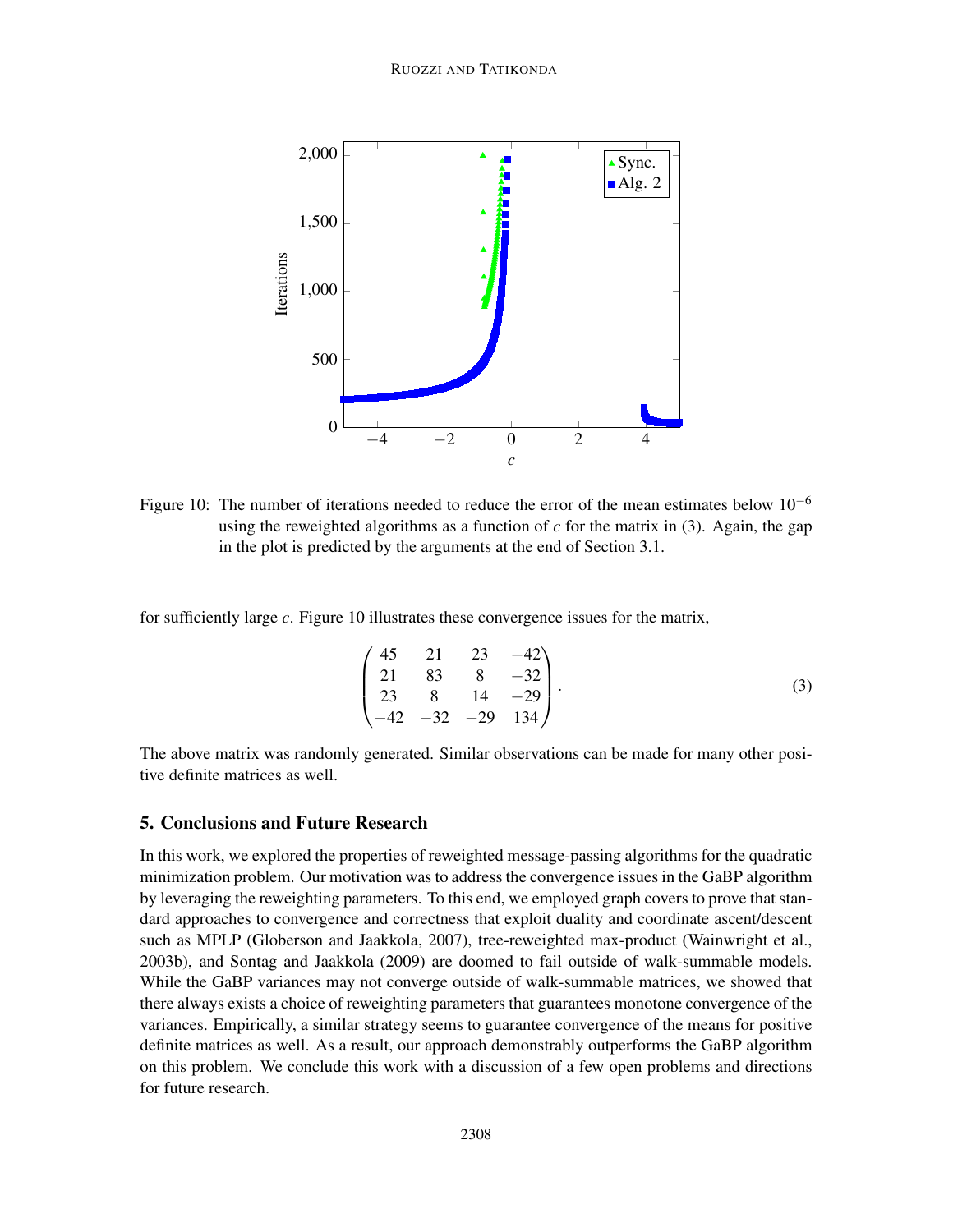### 5.1 Convergence

The main open questions surrounding the performance of the reweighted algorithm relate to questions of convergence. First, for all positive definite  $\Gamma$ , we conjecture that there exists a sufficiently large (or sufficiently negative) choice of the parameters such that the means always converge under Algorithm 2.

Second, in practice, one typically uses a damped version of the message updates in order to attempt to force convergence. For the min-sum algorithm, the damped updates are given by

$$
m_{i\to j}^t(x_j) = \kappa + \delta m_{i\to j}^t(x_j) + (1-\delta) \Big[ \min_{x_i} \psi_{ij}(x_i, x_j) + \phi_i(x_i) + \sum_{k \in \partial i \setminus j} m_{k\to i}^{t-1}(x_i) \Big]
$$

for some  $\delta \in [0,1)$ . The damped min-sum algorithm with damping factor  $\delta = 1/2$  empirically seems to converge if  $\Gamma$  is positive definite and all of the computation trees remain positive definite (Malioutov et al., 2006). We make the same observation for the damped version of Algorithm 1.

In practice, the damped synchronous algorithm with  $\delta = 1/2$  and Algorithm 2 appear to converge for all sufficiently large choices of the parameter vector as long as  $\Gamma$  is positive definite. We conjecture that this is indeed the case: for all positive definite Γ there exists a *c* such that if  $c_{ij} = c$  for all  $i \neq j$ , then the damped algorithm and Algorithm 2 always converge. In this line of exploration, the relationship between the synchronous algorithm and Algorithm 2 described in Section 4.2 may be helpful.

Finally, Moallemi and Van Roy (2010) were able to provide rates of convergence in the case that  $\Gamma$  is walk-summable by using a careful analysis of the computation trees. Perhaps similar ideas could be adapted for the computation trees produced by the reweigthed algorithm.

#### 5.2 General Convex Minimization

The reweighted algorithm can, in theory, be applied to minimize general convex functions, but in practice, computing and storing the message vector for these more general models may be inefficient. Despite this, many of the previous observations can be extended to the general case of a convex function  $f: C \to \mathbb{R}$  such that  $C \subseteq \mathbb{R}^n$  is a convex set.

As was the case for quadratic minimization, convexity of the objective function  $f<sup>G</sup>$  does not necessarily guarantee convexity of the objective function *f <sup>H</sup>* for every finite cover *H* of *G*. Recall that the existence of graph covers that are not bounded from below can be problematic for the reweighted message-passing algorithm. For quadratic functions, this cannot occur if the matrix is scaled diagonally dominant or, equivalently, if the objective function corresponding to every finite graph cover is positive definite. This equivalence suggests a generalization of scaled diagonal dominance for arbitrary convex functions based on the convexity of their graph covers. Such convex functions would have desirable properties with respect to iterative message-passing schemes.

Lemma 19 *Let f be a convex function that factorizes over a graph G. Suppose that for every finite cover H of G, f<sup>H</sup> is convex. If*  $x^G \in \arg\min_x f(x)$ *, then for every finite cover H of G,*  $x^H$ *, the lift of*  $x^G$  *to H, minimizes*  $f^H$ .

Proof This follows from the observation that all convex functions are subdifferentiable over their domains and that  $x^H$  is a minimum of  $f^H$  if and only if the zero vector is contained in the subgradient of  $f^H$  at  $x^H$ .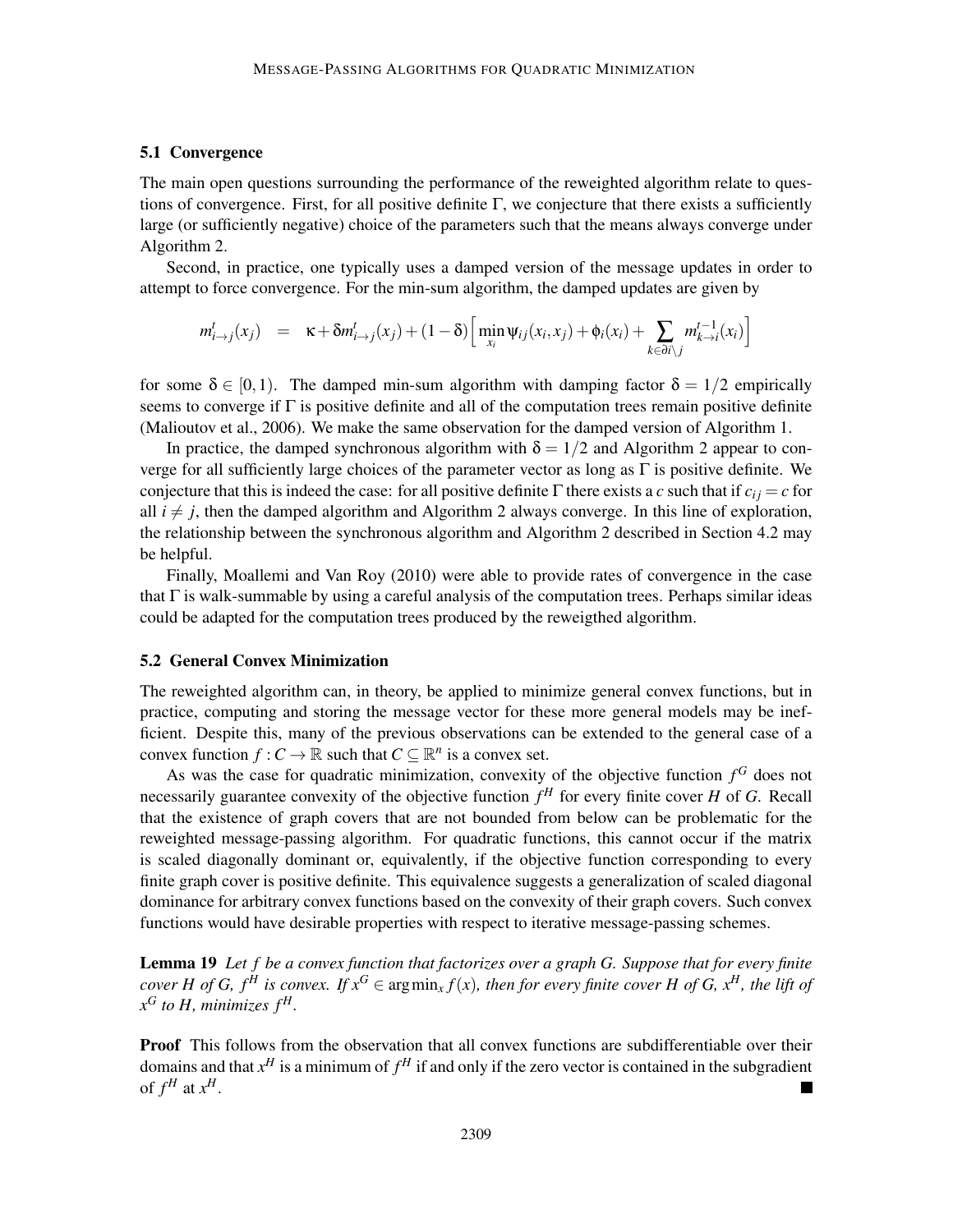Even if the objective function is not convex for some cover, we may still be able to use the same trick as in Theorem 14 in order to force the computation trees to be convex. Let  $C \subseteq \mathbb{R}^n$  be a convex set. If  $f: C \to \mathbb{R}$  is twice continuously differentiable, then *f* is convex if and only if its Hessian, the matrix of second partial derivatives, is positive semidefinite on the interior of *C*. For each fixed  $x \in C$ , Theorem 14 demonstrates that there exists a choice of the vector *c* such that all of the computation trees are convex at *x*, but it does not guarantee the existence of a *c* that is independent of *x*.

For twice continuously differentiable functions, Moallemi and Van Roy (2010) provide sufficient conditions for the convergence of the min-sum algorithm that are based on a generalization of scaled diagonal dominance, and extending the above ideas is the subject of future research.

### Appendix A. Proof of Theorem 11

Without loss of generality, we can assume that Γ has a unit diagonal. We break the proof into several pieces:

•  $(1 \Rightarrow 2)$  Without loss of generality we can assume that  $|I-\Gamma|$  is irreducible (if not we can make this argument on each of its connected components). Let  $1 > \lambda > 0$  be an eigenvalue of  $|I - \Gamma|$  with eigenvector  $x > 0$  whose existence is guaranteed by the Perron-Frobenius theorem. For any row *i*, we have:

$$
x_i > \lambda x_i = \sum_{j \neq i} |\Gamma_{ij}| x_j.
$$

Since  $\Gamma_{ii} = 1$  this is the definition of scaled diagonal dominance with  $w = x$ .

- (2  $\Rightarrow$  3) If  $\Gamma$  is scaled diagonally dominant then so is every one of its covers. Scaled diagonal dominance of a symmetric matrix with a positive diagonal implies that the matrix is symmetric positive definite. Therefore, all covers must be symmetric positive definite.
- $(3 \Rightarrow 4)$  Trivial.
- $(4 \Rightarrow 1)$  Let  $\tilde{\Gamma}$  be any 2-cover of Γ. Without loss of generality, we can assume that  $\tilde{\Gamma}$  has the form (1).

First, observe that by the Perron-Frobenius theorem there exists an eigenvector  $x > 0 \in \mathbb{R}^n$  of  $|I - \Gamma|$  with eigenvalue  $\rho(|I - \Gamma|)$ . Let  $y \in \mathbb{R}^{2n}$  be constructed by duplicating the values of *x* so that  $y_{2i} = y_{2i+1} = x_i$  for each  $i \in \{0...n\}$ . By Lemma 10, *y* is an eigenvector of  $|I - \tilde{\Gamma}|$  with eigenvalue equal to  $\rho(|I - \Gamma|)$ . We claim that this implies  $\rho(|I - \Gamma|) = \rho(|I - \Gamma|)$ . Assume without loss of generality that  $|I - \tilde{\Gamma}|$  is irreducible; if not, then we can apply the following argument to each connected component of  $|I - \Gamma|$ . By the Perron-Frobenius theorem again,  $|I - \Gamma|$  has a unique positive eigenvector (up to scalar multiple), with eigenvalue equal to the spectral radius. Thus,  $\rho(|I - \Gamma|) = \rho(|I - \Gamma|)$  because  $y > 0$ .

We will now construct a specific cover  $\tilde{\Gamma}$  such that  $\tilde{\Gamma}$  is positive definite if and only if  $\Gamma$  is walk-summable. To do this, we'll choose the  $P_{ij}$  as in (1) such that  $P_{ij} = I$  if  $\Gamma_{ij} < 0$  and  $P_{ij} =$  $\begin{pmatrix} 0 & 1 \\ 1 & 0 \end{pmatrix}$  otherwise. Now define  $z \in \mathbb{R}^{2n}$  by setting  $z_i = (-1)^i cy_i$ , where the constant *c* ensures that  $||z|| = 1$ .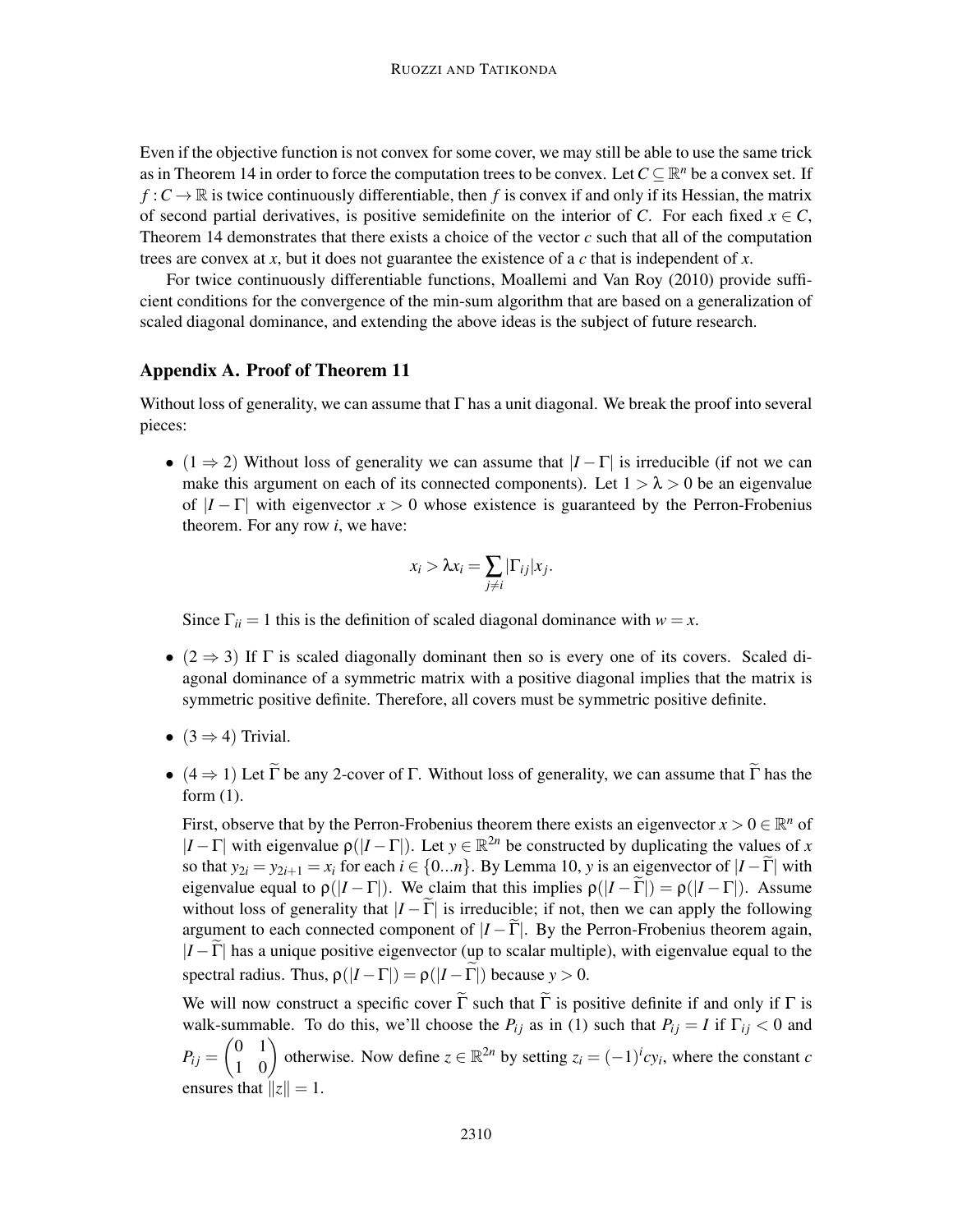Consider the following:

$$
z^T \widetilde{\Gamma} z = \sum_{i=1}^n \sum_{j \neq i} \Gamma_{ij} [z_{2i}, z_{2i+1}] P_{ij} \begin{bmatrix} z_{2j} \\ z_{2j+1} \end{bmatrix} + \sum_i \Gamma_{ii} z_i^2
$$
  
=  $1 - 2 \sum_{i > j} |\Gamma_{ij}| c^2 y_i y_j.$ 

Recall that *y* is the eigenvector of  $|I-\tilde{\Gamma}|$  corresponding to the largest eigenvalue and  $||cy|| = 1$ . By definition and the above,

$$
\rho(|I-\Gamma|) = \rho(|I-\Gamma|)
$$
  
= 
$$
\frac{cy^{T}|I-\widetilde{\Gamma}|cy}{c^{2}y^{T}y}
$$
  
= 
$$
2\sum_{i>j}|\Gamma_{ij}|c^{2}y_{i}y_{j}.
$$

Combining all of the above we see that  $z^T \tilde{\Gamma} z = 1 - \rho(|I - \Gamma|)$ . Now,  $\tilde{\Gamma}$  positive definite implies that  $z^T \tilde{\Gamma} z > 0$ , so  $1 - \rho(|I - \Gamma|) > 0$ . In other words,  $\Gamma$  is walk-summable.

# Appendix B. Proof of Theorem 14

Let  $T_v(t)$  be the depth *t* computation tree rooted at *v*, and let  $\Gamma'$  be the matrix corresponding to  $T_v(t)$  (i.e., the matrix generated by the potentials in the computation tree). We will show that the eigenvalues of  $\Gamma'$  are bounded from below by some  $\varepsilon > 0$ . For any  $i \in T_\nu(t)$  at depth *d* define:

$$
w_i = \left(\frac{s}{r}\right)^d,
$$

where *r* is as in the statement of the theorem and *s* is a positive real to be determined below. Let *W* be a diagonal matrix whose entries are given by the vector *w*. By the Gersgorin disc theorem (Horn and Johnson, 1990), all of the eigenvalues of *W*−1Γ ′*W* are contained in

$$
\cup_{i\in T_v(t)}\Big\{z\in\mathbb{R}:|z-\Gamma'_{ii}|\leq \frac{1}{w_i}\sum_{j\neq i}w_j|\Gamma'_{ij}|\Big\}.
$$

Because all of the eigenvalues are contained in these discs, we need to show that there is a choice of *s* and *r* such that for all  $i \in T_v(t)$ ,  $|\Gamma'_{ii}| - \frac{1}{w_i} \sum_{j \neq i} w_j |\Gamma'_{ij}| \ge \epsilon$ .

Recall from Section 2.2.1 that  $|\Gamma'_{ij}| = \eta \frac{|\Gamma_{ij}|}{r}$  for some constant  $\eta$  that depends on *r*. Further, all potentials below the potential on the edge (*i*, *j*) are multiplied by ηγ for some constant γ. We can divide out by this common constant to obtain equations that depend on *r* and the elements of Γ. Note that some self-potentials will be multiplied by *r*−1 while others will be multiplied by *r*. With this rewriting, there are three possibilities:

1. *i* is a leaf of  $T_v(t)$ . In this case, we need  $|\Gamma_{ii}| > \frac{1}{w}$ *wi*  $\frac{|\Gamma_{ip(i)}|}{r} w_{p(i)}$ . Plugging in the definition of  $w_i$ , we have

$$
|\Gamma_{ii}| > \frac{|\Gamma_{ip(i)}|}{s}.
$$
 (4)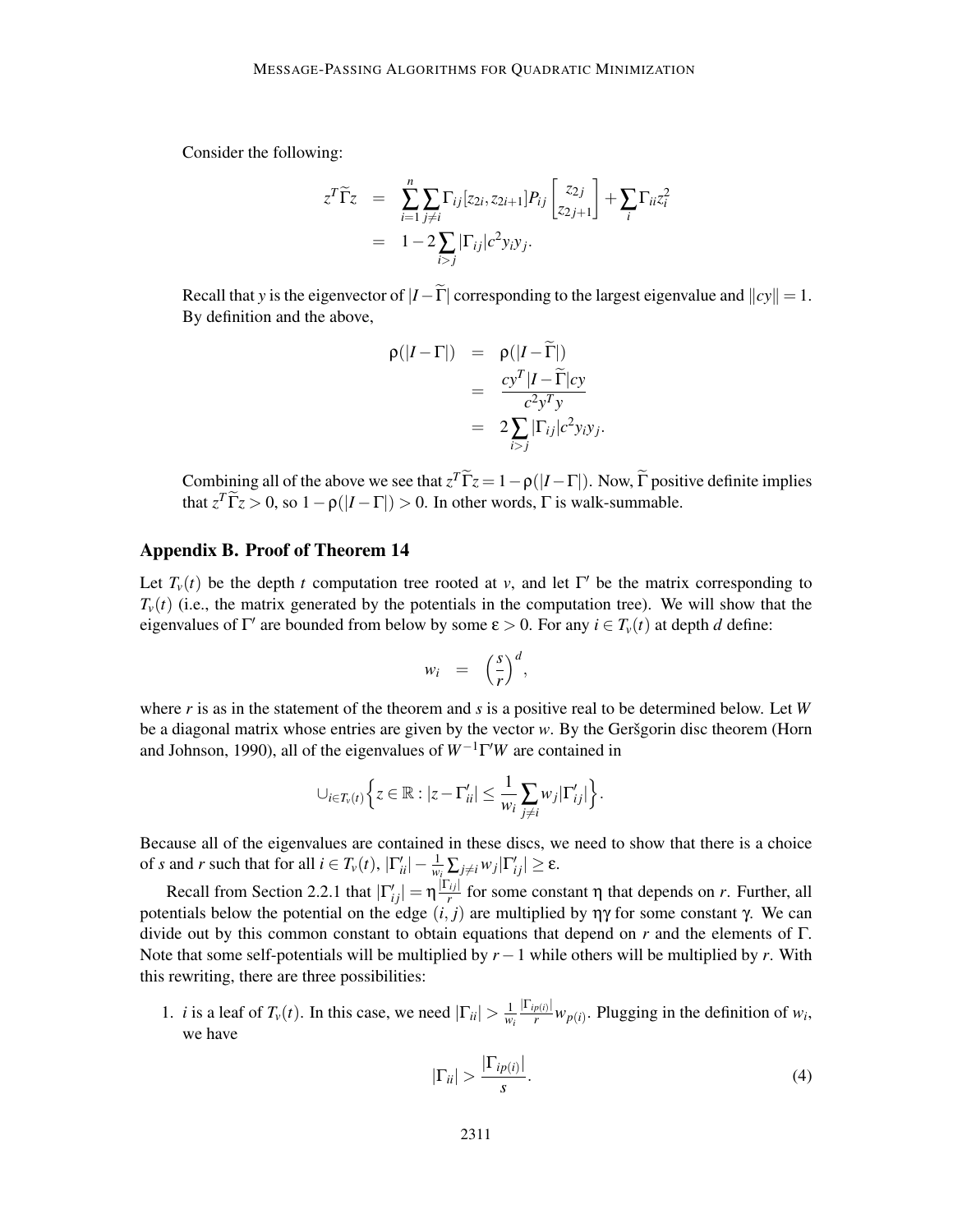2. *i* is not a leaf of  $T_v(t)$  or the root. In this case, we need

$$
|\Gamma_{ii}|
$$
 >  $\frac{1}{w_i} \left[ \frac{|\Gamma_{ip(i)}|}{r} w_{p(i)} + \frac{s^2(r-1)}{r^3} |\Gamma_{ip(i)}| w_{p(i)} + \sum_{k \in \partial i - p(i)} |\Gamma_{ki}| w_k \right].$ 

Again, plugging the definition of  $w_i$  into the above yields

$$
|\Gamma'_{ii}| > \frac{|\Gamma_{ip(i)}|}{s} + \frac{s}{r} \Big[\frac{r-1}{r}|\Gamma_{ip(i)}| + \sum_{k \in \partial i - p(i)}|\Gamma_{ki}|\Big].
$$

3. *i* is the root of  $T_v(t)$ . Similar to the previous case, we need  $|\Gamma_{ii}|w_i > \sum_{k \in \partial i} |\Gamma_{ki}|w_k$ . Again, plugging the definition of  $w_i$  into the above yields

$$
|\Gamma_{ii}| > \frac{s}{r} \sum_{k \in \partial i} |\Gamma_{ki}|.
$$

None of these bounds are time dependent. As such, if we choose *s* and *r* to satisfy the above constraints, then there must exist some  $\epsilon > 0$  such that smallest eigenvalue of any computation tree is at least  $\varepsilon$ . Fix *s* to satisfy (4) for all leaves of  $T_v(t)$ . This implies that  $(|\Gamma_{ii}| - \frac{|\Gamma_{ip(i)}|}{s}) > 0$  for any  $i \in T$ <sup>v</sup> $(t)$ . Finally, we can choose a sufficiently large *r* that satisfies the remaining two cases for all  $i \in T_{\nu}(t)$ .

### References

- C. L. Byrne. *Applied Iterative Methods*. A K Peters, Ltd., 2008.
- B. J. Frey, R. Koetter, and A. Vardy. Signal-space characterization of iterative decoding. *Information Theory, IEEE Transactions on*, 47(2):766–781, Feb. 2001.
- A. Globerson and T. S. Jaakkola. Fixing max-product: Convergent message passing algorithms for MAP LP-relaxations. In *Proc. Neural Information Processing Systems (NIPS)*, Vancouver, B. C., Canada, Dec. 2007.
- T. Hazan and A. Shashua. Norm-product belief propagation: Primal-dual message-passing for approximate inference. *Information Theory, IEEE Transactions on*, 56(12):6294 –6316, Dec. 2010.
- R. A. Horn and C. R. Johnson. *Matrix Analysis*. Cambridge University Press, 1990.
- J. K. Johnson, D. Bickson, and D. Dolev. Fixing convergence of Gaussian belief propagation. In *Proc. Information Theory, IEEE International Symposium on (ISIT)*, pages 1674–1678, Seoul, South Korea, July 2009.
- D. M. Malioutov. Approximate inference in Gaussian graphical models. Ph.D. thesis, EECS, MIT, 2008.
- D. M. Malioutov, J. K. Johnson, and A. S. Willsky. Walk-sums and belief propagation in Gaussian graphical models. *Journal of Machine Learning Research (JMLR)*, 7:2031–2064, 2006.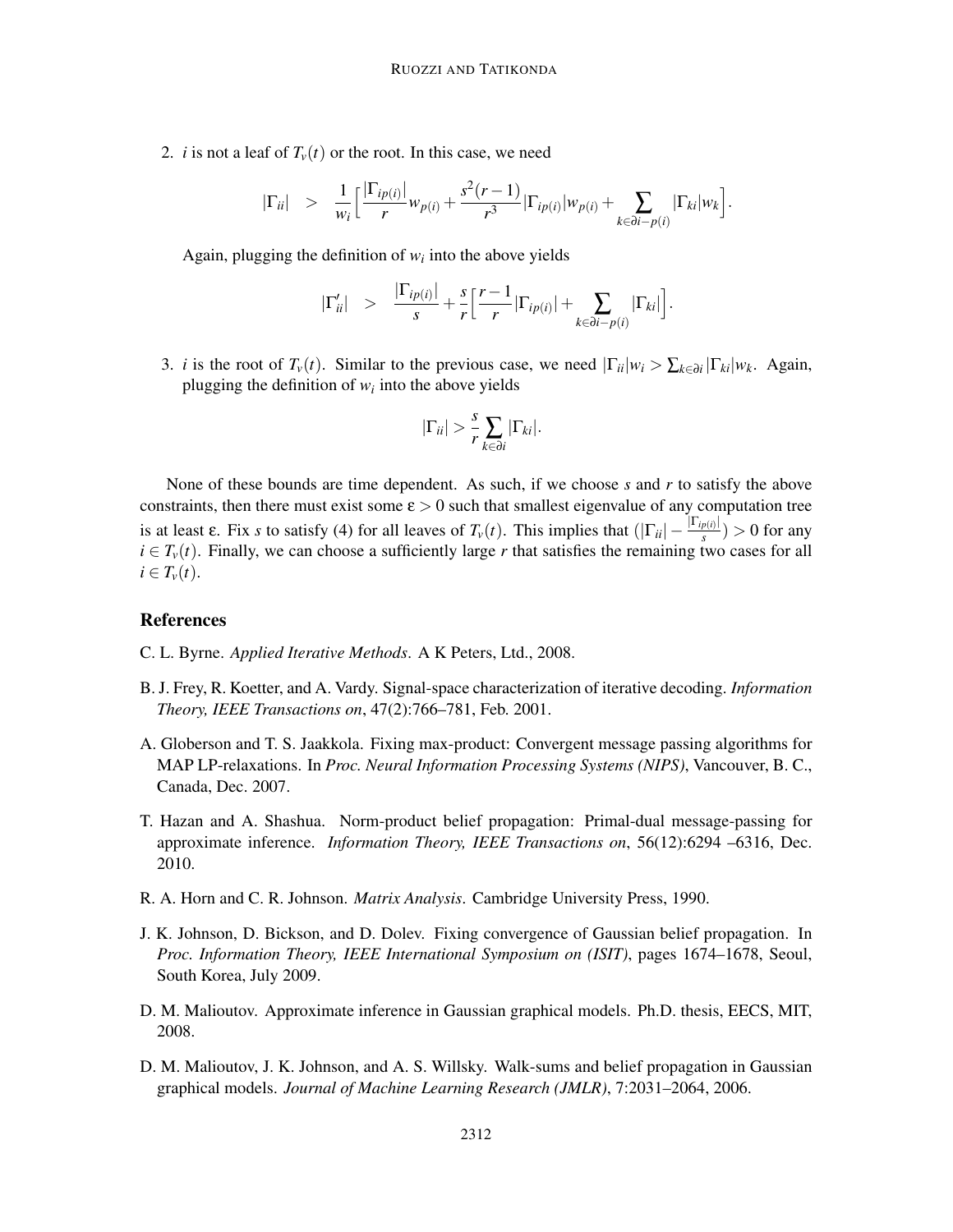- T. Meltzer, A. Globerson, and Y. Weiss. Convergent message passing algorithms: a unifying view. In *Proc. of the 25th Conference on Uncertainty in Artificial Intelligence (UAI)*, Montreal, Canada, June 2009.
- C. C. Moallemi and B. Van Roy. Convergence of min-sum message passing for quadratic optimization. *Information Theory, IEEE Transactions on*, 55(5):2413 –2423, May 2009.
- C. C. Moallemi and B. Van Roy. Convergence of min-sum message-passing for convex optimization. *Information Theory, IEEE Transactions on*, 56(4):2041 –2050, April 2010.
- N. Ruozzi, J. Thaler, and S. Tatikonda. Graph covers and quadratic minimization. In *Proc. Communication, Control, and Computing, 47th Annual Allerton Conference on*, Allerton, IL, Sept. 2009.
- D. Sontag and T. S. Jaakkola. Tree block coordinate descent for MAP in graphical models. In *Proceedings of the 12th International Conference on Artificial Intelligence and Statistics (AISTATS)*, Clearwater Beach, Florida, April 2009.
- S. Tatikonda and M. I. Jordan. Loopy belief propagation and Gibbs measures. In *Proc. of the Conference on Uncertainty in Artificial Intelligence (UAI)*, pages 493–500, Edmonton, Alberta, Canada, 2002.
- P. O. Vontobel and R. Koetter. Graph-cover decoding and finite-length analysis of message-passing iterative decoding of LDPC codes. *CoRR*, abs/cs/0512078, 2005.
- M. J. Wainwright, T. S. Jaakkola, and A. S. Willsky. Tree-based reparameterization framework for analysis of sum-product and related algorithms. *Information Theory, IEEE Transactions on*, 49 (5):1120 – 1146, May 2003a.
- M. J. Wainwright, T. S. Jaakkola, and A. S. Willsky. Tree-reweighted belief propagation algorithms and approximate ML estimation via pseudo-moment matching. In *Proceedings of the 9th International Conference on Artificial Intelligence and Statistics (AISTATS)*, Key West, Florida, Jan. 2003b.
- M. J. Wainwright, T. S. Jaakkola, and A. S. Willsky. Tree consistency and bounds on the performance of the max-product algorithm and its generalizations. *Statistics and Computing*, 14(2): 143–166, 2004.
- M. J. Wainwright, T. S. Jaakkola, and A. S. Willsky. MAP estimation via agreement on (hyper)trees: message-passing and linear programming. *Information Theory, IEEE Transactions on*, 51(11): 3697–3717, Nov. 2005.
- Y. Weiss. Correctness of local probability propagation in graphical models with loops. *Neural Comput.*, 12(1):1–41, 2000.
- Y. Weiss and W. T. Freeman. On the optimality of solutions of the max-product belief-propagation algorithm in arbitrary graphs. *Information Theory, IEEE Transactions on*, 47(2):736 –744, Feb. 2001a.